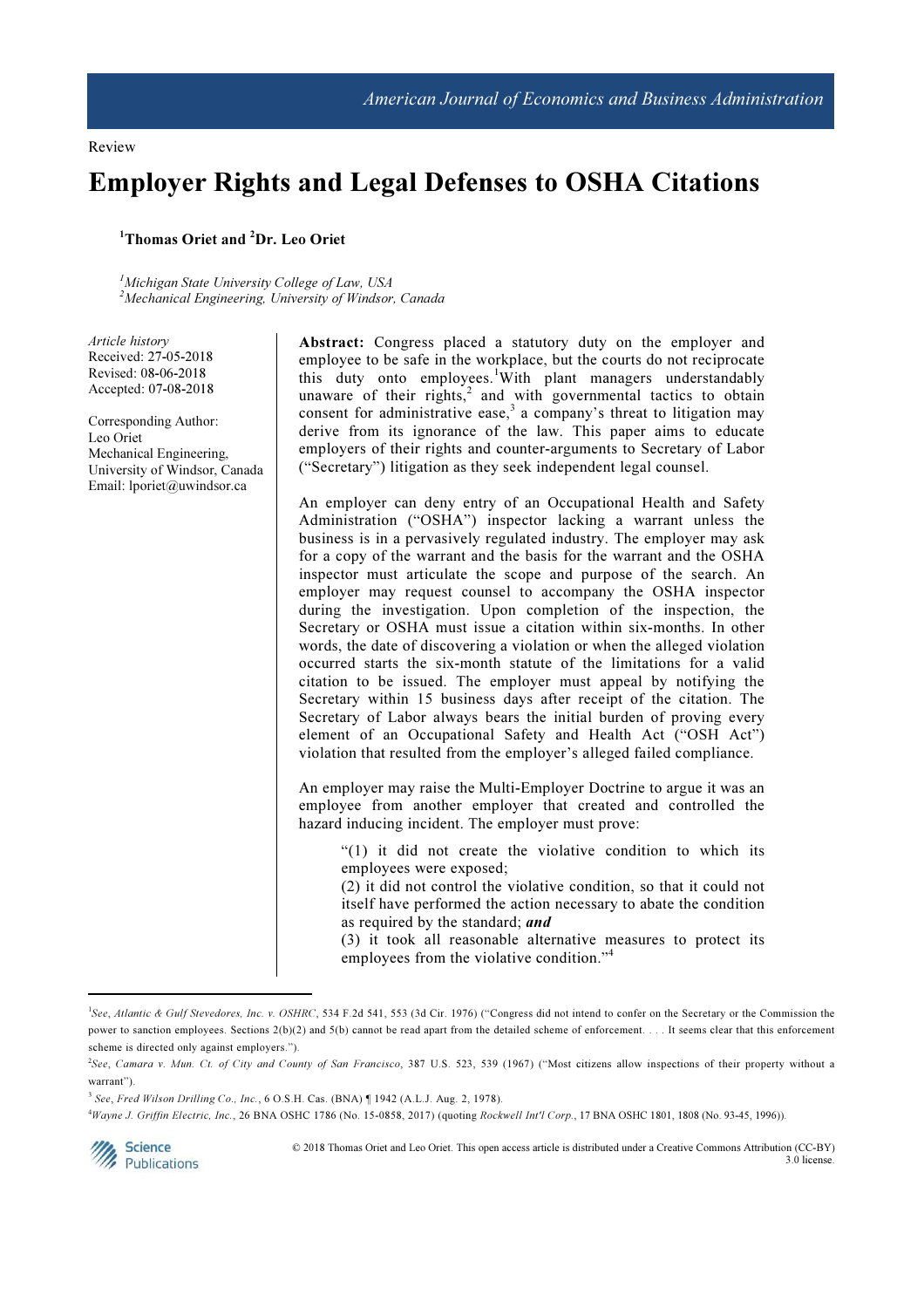An employer may argue that the OSH Act compliance is infeasible by demonstrating: "(1) that compliance with a particular standard either is impossible or will render performance of the work impossible; and (2) that the employer undertook alternative steps to protect its workers or that no such steps were available."<sup>5</sup> To rebut the presumption that the employer bears full responsibility for workplace safety, an employee's isolated and unforeseen misconduct may be held against the employee using the Unpreventable Employee Misconduct Defense. The employer shall need to prove: "(1) it established work rules or policies designed to prevent the violation; (2) it has adequately communicated these rules to its employees; (3) it has taken steps to discover violations of the work rules; and (4) it has effectively enforced these work rules when violations have been discovered."<sup>6</sup> An employer can seek a variance proceeding that allows OSHA to preapprove the alternative safety measure before being issued a citation. However, if the alternative private-sector created safety measure appears unable to provide equivalent safety protection as the OSHA standard, then the employer risks receiving a citation after OSHA makes a final determination. The employer relinquishes the option of arguing the Greater Hazard Defense upon requesting a variance proceeding. The Greater Hazard Defense requires the employer to prove: (1) compliance with OSHA standards or guidance would result in a greater hazard to employees, which the standard was designed to prevent, than would noncompliance; (2) the employer took reasonable alternative protective measures, or there are no alternative means of employee protection; and (3) a variance was unavailable or applying for a variance would have been inappropriate. $7$ The employer may seek a variance or risk losing the Greater Hazard Defense. An unjustified failure to seek a variance proceeding shall preclude the Greater Hazard Defense; thus, there is no defense when the employer failed to ask for one when appropriate. If an employer can show it could not seek a variance proceeding due to a statue or procedure, then the defense may be raised. An employer should do everything it can to reduce its employees' exposure to reasonably foreseeable hazards to reduce the gravity<sup>8</sup> of the citation charges, even if the OSHA standard is economically or technically infeasible.

Keywords: Fourth Amendment, OSHA Inspections, Multi-Employer Doctrine, Appeal, General Duty Clause, Unpreventable Employee Misconduct, Greater Hazard Defense, Infeasibility, Impossibility Defense, Burden of Proof, Work Rule, Statute of Limitations

<sup>5</sup>Harry C. Crooker & Sons, Inc. v. OSHRC, 537 F.3d 79, 82 (1st Cir. 2008) (emphasis added); E & R Erectors, Inc. v. Sec'y of Labor, 107 F.3d 157, 163 (3rd Cir. 1997). <sup>6</sup>Danis Shook Joint Venture XXV, 19 O.S.H. Cas. (BNA) ¶ 1497 (O.S.H.R.C. Aug. 2, 2001) (quoting Gem Indus., Inc., 17 O.S.H. Cas. (BNA) ¶ 1861 (O.S.H.R.C. Dec. 6, 1996)) (emphasis added). See, OSHA Field Op Man. Sec VI(B)(1)(b), Ch. 5 (D.O.L.).

<sup>&</sup>lt;sup>7</sup>OSHA Field Op Man. Sec VI, Ch. 5, S B(3) (D.O.L.)(emphasis added); See, Dole v. Williams Enter. Inc., 876 F.2d 186 (quoting Lauhoff Grain Co., 13 OSHC (BNA) ¶ 1084 (O.S.H.R.C. Feb. 4, 1987)).

<sup>&</sup>lt;sup>8</sup> When assessing civil penalties under 29 U.S.C. § 666(j), the Review Commission shall consider "the size of the employer's business, gravity of the violation, good faith, and prior history of violations." J. A. Jones Construction Co., 15 BNA OSHC 2201 (No. 87-2059, 1993). Gravity of the harm depends on "the number of employees exposed, duration of exposure, precautions taken against injury, and the likelihood that an injury would result." Manson Construction Company, 26 BNA OSHC 1568 (citing J. A. Jones Construction Co., 15 BNA OSHC at 2213-14).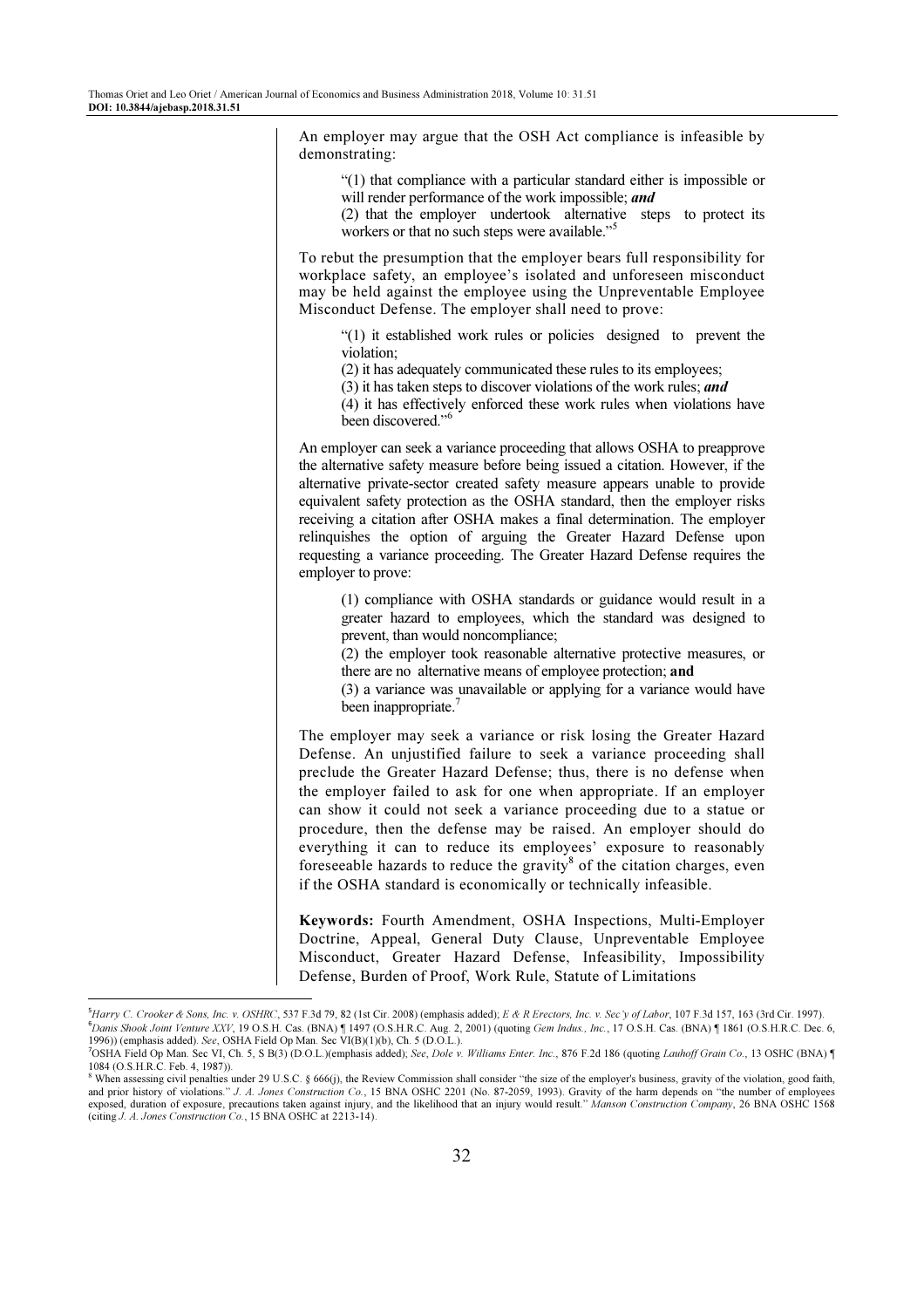## General Duty Clause

# 29 U.S.C. § 654: Duties of Employers and Employees

- (a) Each employer
	- (1) shall furnish to each of his employees employment and a place of employment which are free from recognized hazards that are causing or are likely to cause death or serious physical harm to his employees
	- (2)shall comply with occupational safety and health standards promulgated under this chapter
- (b) Each employee shall comply with occupational safety and health standards and all rules, regulations and orders issued pursuant to this chapter which are applicable to his own actions and conduct

The General Duty Clause imposes a duty on employers to furnish to their employees a workplace free of reasonably preventable conditions that may cause potential physical harm.<sup>9</sup> An employer is an individual or non-governmental entity engaging in activities that affect intra-state or inter-state commerce.<sup>10</sup> An employer is not incremental insurance for the employee's safety.<sup>11</sup> Otherwise, the Occupational Safety and Health Administration (OSHA) would disincentivize compliance efforts or the hiring of human labor; an employer would hold a duty to cure all hazard without recognition for mitigation efforts in the eventual worker's compensation calculus.<sup>12</sup> An employer is only liable for recognizable hazards that beset preventable injury or death. $^{13}$  There is an equal duty on employees to use and abide by health and safety standards, such as using personal protective equipment.<sup>14</sup> Although the plain meaning of the statute places a duty upon employees, courts have concluded that the congressional intent of the Occupational Health and Safety Act (OSH Act) regulatory scheme to sanction employers.<sup>15</sup> Therefore, the employer retains sole responsibility for OSH Act compliance.<sup>16</sup> The statute unambiguously states the employees' have a duty to learn and comply with the OSH Act and OSHA safety and health standards, but courts shift the responsibility to the employer, requiring the employer's experience to l

determine the necessary training prerequisite to its employees. $17$  No training is required if the employee would not be foreseeably exposed to the hazard.<sup>18</sup>

Actual knowledge is not a prerequisite to liability. The Secretary of Labor (the "Secretary") may illustrate an employer's constructive knowledge by asserting that the employer would have known if it exercised reasonable diligence.<sup>19</sup> Conversely, the exercise of reasonable diligence is not entirely an affirmative reasonable unique is not employer.<sup>20</sup> An employer has defense for the employer.<sup>20</sup> An employer has constructive knowledge of a safety violation if the employer fails to act with reasonable diligence. $2<sup>1</sup>$ Reasonable diligence comprises a duty to create hazard abatement methods, $^{22}$  "the duty to inspect the work area and anticipate hazards, the duty to adequately supervise employees and the duty to implement a proper training program and work rules."<sup>23</sup> For example, an employer's internal safety rules program reveals an employer's constructive knowledge of a potential safety hazard, regardless of its sporadic enforcement or inadequacy with OSHA regulations.<sup>24</sup> An employer's knowledge derives from its ability to reasonably foresee the unsafe conduct occur in the workplace and a supervisor's knowledge of an employee's OSH Act violation.<sup>25</sup> Generally, the violator's knowledge is not vicariously imputed to the employer, including when a supervisor knowingly violates the OSH Act.<sup>26</sup>

A prevention measure only needs to be feasible: i.e., economically capable of abating the hazard. $27$ Determining where the costs outweigh the expected hazard avoidance depends on the circumstances. OSHA has no statutory duty to determine whether the costs of their standard on most employers bear a reasonable relationship to the benefits.<sup>28</sup>

A hazard is a potentially dangerous condition or activity that is either actually known to a particular employer or generally known to the industry.<sup>29</sup> The

 $22$ See, Baroid Div. of NL Industries, Inc., 660 F.2d at 447.

 $9$  26 U.S.C. § 654(a)(1).

<sup>10</sup> 26 U.S.C. § 652(5).

 $11$ See, Ocean Elec. Corp. v. Sec'y of Labor, 594 F.2d 396, 399 (4th Cir. 1979).

 $12$ Id. at 401; See, Champlin Petroleum Co. v. OSHRC, 593 F.2d 637, 640 (5th Cir. 1979).

<sup>13</sup> 26 U.S.C. § 654(a)(1).

<sup>14</sup> 29 U.S.C. § 654(b), 29 C.F.R.§ 1926.28(A).

<sup>15</sup>See, U.S. v. Doig, 950 F.2d 411, 413 (7th Cir. 1991).

 $^{16}Id.$ 

<sup>&</sup>lt;sup>17</sup>See, Brennan v. OSHRC, 501 F.2d 1196, 1199 (7th Cir. 1974); Accord, General Dynamics Corp. v. OSHRC, 599 F.2d 453, 458 (1st Cir. 1979).

<sup>18</sup>See, Brennan, 501 F.2d at 1200 (1974).

<sup>&</sup>lt;sup>19</sup>See, Carlisle Equipment Co. v. U.S. Sec'y of Labor and Occupational Safety, 24 F.3d 790, 793, (6th Cir.1994).

<sup>&</sup>lt;sup>20</sup>See, Overaa Const. v. California Occupational Safety and Health Appeals Bd.,54 Cal. Rptr. 3d 154, 163 (Cal. App. 3d Dist. 2007); See, Baroid Div. of NL Industries, Inc. v. OSHRC, 660 F.2d 439, 447 (10th Cir. 1981).

<sup>&</sup>lt;sup>21</sup>See, N & N Contractors, Inc. v. OSHRC, 255 F.3d 122, 127 (4th Cir. 2001).

 $^{23}N$  & N Contractors, Inc., 255 F.3d at 127.

 $^{24}$ See, ComTran Group, Inc. v. U.S. Dept. of Labor, 722 F.3d 1304, 1311 (11th Cir. 2013).

<sup>&</sup>lt;sup>25</sup>See, *Quinlan v. Sec'y, U.S. Dept. of Labor*, 812 F.3d 832, 839 (11th Cir. 2016).

 $^{26}$ See, Quinlan, 812 F.3d at 842; See, Mountain States Tel. and Tel. Co. v. OSHRC, 623 F.2d 155, 158 (10th Cir.1980); Contra, Thomas G. Gallagher, Inc. v. OSHRC, 877 F.3d 1, 4 (1st Cir. 2017).

<sup>&</sup>lt;sup>7</sup>See, American Textile Mfrs. Inst., Inc. v. Donovan, 452 U.S. 490, 507 (1981).  $^{28}$ Id. at 514.

 $2^{9}$ See, St. Joe Minerals Corp. v. OSHRC, 647 F.2d 840, 845 (8th Cir. 1981).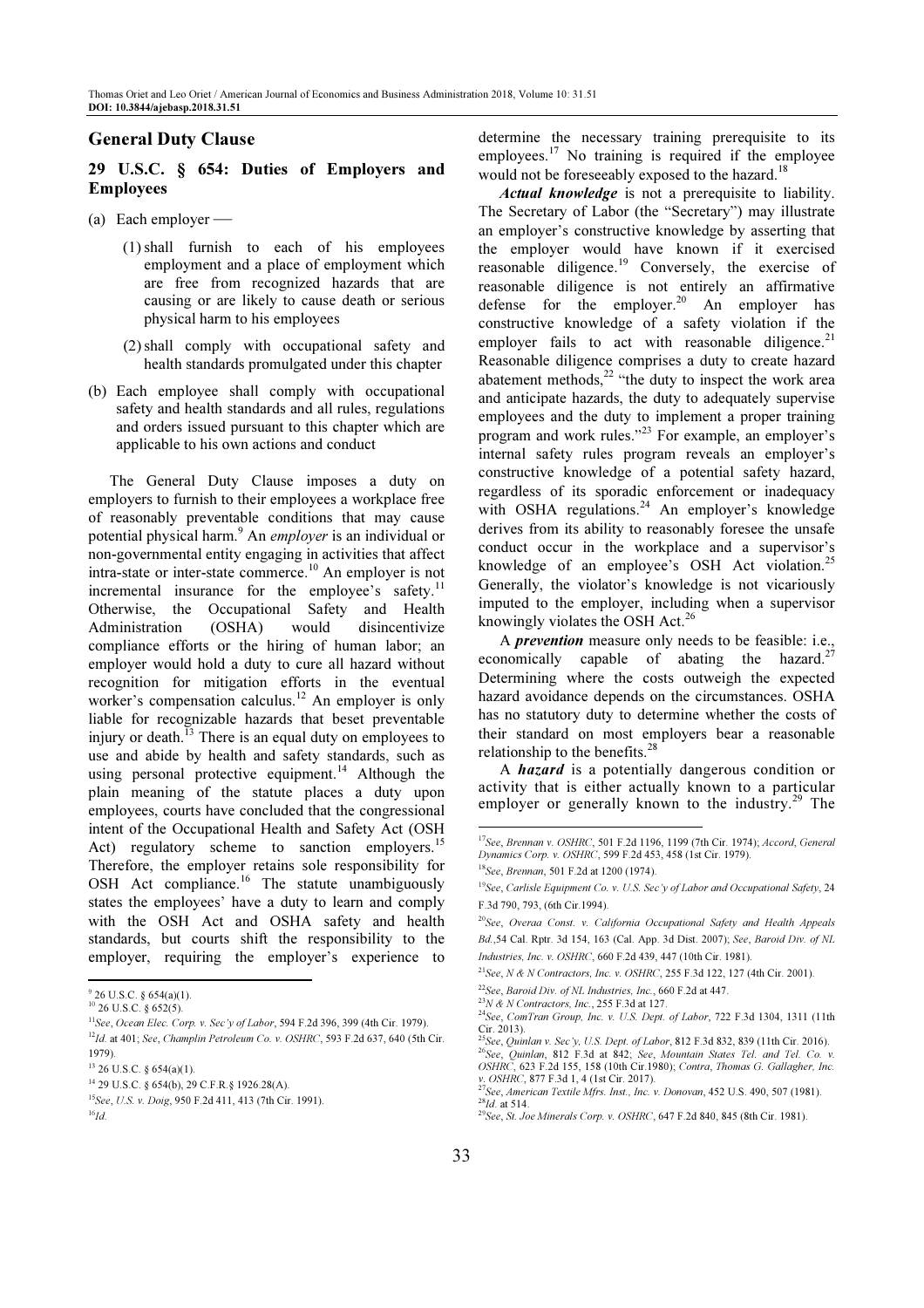Secretary may establish constructive knowledge of the hazard by showing that "a reasonably prudent person familiar with the circumstances of the industry would have [foreseen and prevented] hazard."30 A hazard that is likely to cause death or serious physical harm to his employees is considered a recognized hazard.<sup>31</sup> Therefore, death or serious harm need not actually occur to face liability.<sup>32</sup> Similarly, an employee's injury does not establish a strict liability claim in favor of the employee or automatically evidence an OSHA standard or OSH Act violation.<sup>33</sup> Although not dispositive, the employer may reduce the severity of a valid violation claim by presenting a history of an accident-free record on its OSHA Form 300.<sup>3</sup>

#### Burdens of Proof and Persuasion

The Secretary of Labor always bears the initial burden of demonstrating sufficient evidence of a serious OSH Act violation to allow the fact-trier to infer a violation occurred.<sup>35</sup> For a violation of §  $654(a)(1)$ , the Secretary of Labor must prove, "that the employer failed to render its workplace 'free' of a hazard which was 'recognized' and 'causing or likely to cause death or serious physical harm.""36 Specifically, the Secretary must establish, "(1) an activity or condition in the employer's workplace presented a hazard to an employee[;] (2) either the employer or the industry recognized the condition or activity as a hazard[;] (3) the hazard was likely to or actually caused death or serious physical harm[;] and (4) a feasible means to eliminate or materially reduce the hazard existed."37

For a safety and health standard violation under §  $654(a)(2)$ , the Secretary must prove,  $(1)$  that the standard used to justify the safety citation applies; (2) that the employer failed to comply with the standard; "(3) that employees had access to the hazardous condition; and l

(4) that the employer had actual or constructive knowledge of the violation."<sup>38</sup>

Although an employee can violate the General Duty Clause, under § 654(b), no case law discusses the burden of proof for employee violations, for Congress never intended to sanction employees.<sup>39</sup> However, if Congress amended the OSH Act or the courts recognized a claim against the employee violation, then the Secretary would still have the burden of proving the elements of the violation and the General Duty Clause.<sup>40</sup>

The employer is initially responsible to comply with OSHA standards while being limited to a feasibility standard.<sup>41</sup> The infeasibility defense is discussed in a later section. The burden of proof can fall on OSHA, instead of the Secretary, to show substantial evidence that the safety standard is economically and technologically feasible.<sup>42</sup> Once the OSHA standard is considered feasible, the employer may (1) rely on the Secretary and OSHA's safety standards<sup>43</sup> and (2) possess knowledge of alternative measures the industry uses to prevent hazards.<sup>44</sup>

Firstly, faithful reliance on OSHA administrative safety standards shall absolve an employer of the liability for an injury the hazard addresses only when the employer lacks knowledge that the OSHA standard is inadequate, or the workplace conditions make the OSHA standard inadequate to protect an employee from a recognized hazard.<sup>45</sup>

Second, the employer must demonstrate a remedy in the OSHA standard is infeasible under her workplace circumstances,<sup>46</sup> which may incorporate the Impossibility or Greater Hazard Defense.<sup>47</sup> The Secretary will argue that a reasonably prudent employer would have recognized and protected against the hazard while citing the employer's industry custom and practice.<sup>48</sup> The Secretary may introduce practicable prevention measures substantiated by evidence that

 $\overline{\phantom{a}}$ 

<sup>30</sup>Donovan v. General Motors Corp., 764 F.2d 32, 37 (1st Cir. 1985) (quoting Cape & Vineyard Div. of the New Bedford Gas and Edison Light Co. v. OSHRC, 512 F.2d 1148, 1152 (1st Cir.1975)).

<sup>31</sup>See, 29 U.S.C. § 654(a)(1). See, 5 U.S.C. § 556(d) (Administrative Procedures Act requires the Secretary to satisfy its burden with reliable, probative, and substantial evidence).

<sup>32</sup>See, Babcock & Wilcox Co. v. OSHRC, 622 F.2d 1160, 1164 (3rd Cir. 1980).

<sup>33</sup>See, Nat'l Realty & Constr. Co. v. OSHRC, 489 F.2d 1257, 1265 (D.C. Cir. 1973); See,Cape & Vineyard Div. of New Bedford Gas v. OSHRC, 512 F.2d at 1150.

<sup>34</sup>See, Allis-Chalmers Corp., 542 F.2d 27, 31 (7th Cir. 1976). See, 29 U.S.C. §§ 657(c)(2)-(c)(3); IV. Federal Agency Recordkeeping and Reporting Requirements., OSHA Field Op Man. Sec IV, Ch. 13 (D.O.L.).

 $35$ See, D.A. Collins Const. Co., Inc. v. Sec'y of Labor, 117 F.3d 691, 694 (2nd Cir.) 1997); See, Prima Facie Case, Black's Law Dictionary (10th ed. 2014).

<sup>&</sup>lt;sup>36</sup>Natl. Realty & Const. Co., Inc. v. OSHRC, 489 F.2d 1257, 1265, (D.C. Cir. 1973).

<sup>37</sup>SeaWorld of Fla., LLC v. Perez, 748 F.3d 1202, 1207 (D.C. Cir. 2014) (quoting Fabi Constr. Co. v. Sec'y of Labor, 508 F.3d 1077, 1081 (D.C.Cir.2007)).

<sup>38</sup>See, P. Gioioso & Sons, Inc. v. OSHRC, 675 F.3d 66, 72 (1st Cir. 2012).

<sup>39</sup>See, Atlantic & Gulf Stevedores, Inc., 534 F.2d 541, 553 (3rd Cir. 1976).

<sup>&</sup>lt;sup>40</sup>See, Natl. Realty & Const. Co., Inc., 489 F.2d at 1263.See also, 5 U.S.C.  $\S$ 556(d).

<sup>41</sup>See, generally, Brock v. Dun-Par Engineered Form Co., 843 F.2d 1135, 1139 (8th Cir. 1988).

 $42$ See, Color Pigments Mfrs. Ass'n v. Occupational Safety & Health Admin., 16 F.3d 1157, 1161 (11th Cir. 1994) (quoting AFL-CIO v. Occupational Safety & Health Admin., 965 F.2d 962, 980 (11th Cir. 1992)).N. Am.'s Bldg. Trades Unionsv. Occupational Safety & Health Admin., 878 F.3d 271, 281 (D.C. Cir. 2017) ("The Secretary has delegated his authority to OSHA").

<sup>43</sup>See, Brock v. Dun-Par Engineered Form Co., 843 F.2d 1135, 1139 (8th Cir. 1988).

<sup>&</sup>lt;sup>44</sup>See, Intl. Union, United Auto., Aerospace and Agr. Implement Workers of Am. v. Gen. Dynamics Land Sys. Div., 815 F.2d 1570, 1577 (D.C. Cir. 1987).  $^{45}\!Id.$ 

<sup>46</sup>See, Ace Sheeting & Repair Co. v. OSHRC, 555 F.2d 439, 441 (5th Cir. 1977).

 $^{47}$ See, E & R Erectors, Inc. v. Sec'y of Labor, 107 F.3d 157, 163 (3rd Cir. 1997). <sup>48</sup>See, Tri-State Roofing & Sheet Metal, Inc. v. OSHRC, 685 F.2d 878, 880 (4th Cir. 1982).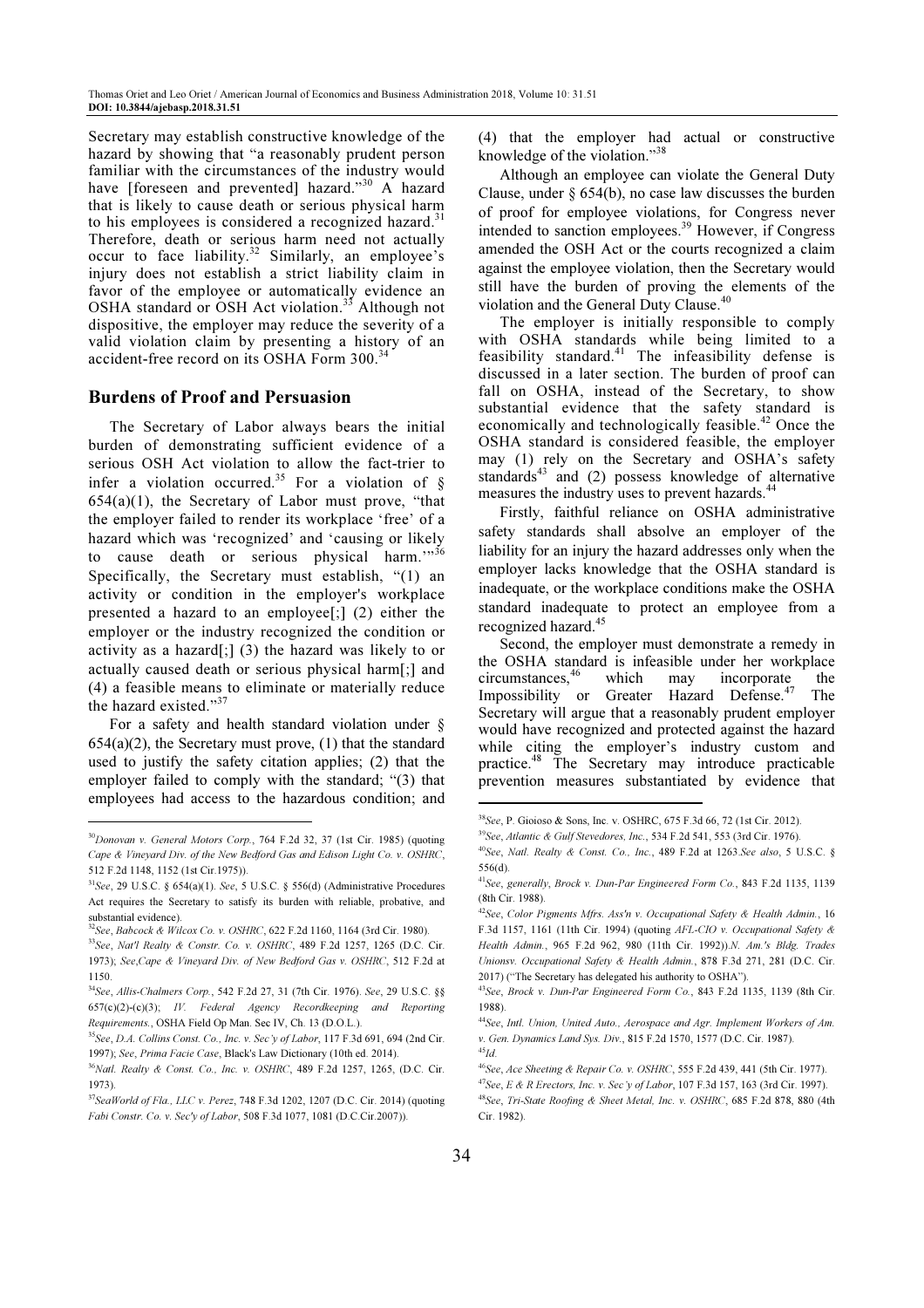would lead a reasonably minded person to accept the conclusion that the evidence corroborated.<sup>49</sup>

The burden of persuasion for the Secretary and Employer when making their cases is "by a preponderance of the evidence."<sup>50</sup> This is a figurative measurement of the amount of evidence both parties must present to bolster their arguments. The administrative law judge or judge will then decide whether she is convinced that the facts asserted by a proponent are more probably true than false.<sup>51</sup> The Substantial Evidence test applies to Judicial Review<sup>52</sup> of OSHA's standards and their legislative policy decisions.<sup>53</sup> The test also applies when an Employer appeals a decision and order from the Occupational Health Safety Review Commission ("Commission") to the appropriate US Circuit Court of Appeals where the violation occurred or where the employer has its headquarters: i.e., its principal place of business.<sup>54</sup> The evidence on record is considered substantial when enough relevant evidence leads a reasonable mind to possibly accept the conclusion proposed.<sup>55</sup> For OSHA policy determinations, the court evaluates whether the Secretary's actions are consistent with the statutory language and purpose of the OSH Act and the Secretary's actions are reasonable exercises of decision-making power within the limits imposed by Congress.<sup>56</sup>

## Statute of Limitations

The Secretary or OSHA must issue a citation within six-month from the date the alleged violation occurred.<sup>57</sup> A separate statute of limitations may apply if the

l

employer is charged with federal criminal penalties, but a criminal claim would shift the case outside the OSH Act and its congressionally designated civil penalty.<sup>58</sup> For federal criminal offenses, the statute of limitation starts from the date of the violation until five years after the offense was committed.<sup>59</sup> This may differ depending on the crime charged.

From the date of the inspection, the Secretary must present evidence demonstrating that the violation happened prior to the citation or that the employees were exposed to a hazard prior to the citation.<sup>60</sup> If the Secretary tries to amend the citation, an employer may file a response to the Secretary's motion to amend its citation by claiming, when applicable, that the amendment causes undue delay, prejudice against the employer from having a fair trial and futility of amendment.<sup>61</sup> Similarly, a long delay between inspection and issuance of citation can create prejudice against the employer,  $62$  which the employer should raise in its first pleading, also known as an Answer.

## Appeal Procedure

An employer can contest a citation, which embodies the OSH Act and OSHA standard violation, by notifying the Secretary within 15 business days after receipt of the citation.<sup>63</sup> An employer may seek an informal conference with the OSHA Area Director to establish an informal settlement agreement.<sup>64</sup> Alternatively, an employer can appeal the citation by filing a Notice of Intent to Contest, which leads to litigation of the citation before the Commission.<sup>65</sup> As an administrative tribunal, the Commission has no authority to consider constitutional questions of the OSH Act.<sup>66</sup> Constitutional questions may be raised in the initial proceeding, but the Commission shall not entertain those questions.<sup>67</sup> The constitutional issue must be argued on appeal to a court of competent jurisdiction, such as the US Court of Appeals for the Federal Circuit.<sup>68</sup> Once the final order by the Commission is entered, the employer must cure the

<sup>49</sup>See, 29 U.S.C. § 660(a); See, Empire-Detroit Steel Div., Detroit Steel Corp. v. OSHRC, 579 F.2d 378, 383 (6th Cir. 1978); See, Boise Cascade Corp., Composite Can Div. v. Sec'y of Labor and OSHRC, 694 F.2d 584, 589 (9th Cir. 1982).

<sup>&</sup>lt;sup>50</sup>See, Carlisle Equip. Co. v. U.S. Sec'y of Labor and Occupational Safety, 24 F.3d 790, 7924 (6th Cir. 1994).

<sup>51</sup>See, Contour Erection & Siding Sys., Inc., 18 OSHC (BNA) ¶ 1423 (A.L.J. Aug. 1, 1997).

 $52$ See, 29 U.S.C. 655(f).

<sup>53</sup> See, Natl. Grain and Feed Ass'n v. Occupational Safety and Health Admin., 866 F.2d 717, 722 (5th Cir. 1988).

<sup>54</sup>See, 29 U.S.C. § 660(a); See, Danco Const. Co. v. OSHRC, 586 F.2d 1243, 1246 (8th Cir. 1978); See also, World-Wide Volkswagen Corp v. Woodson, 444 U.S. 286, 296-97 (1980) (No jurisdiction when the foreseeability of a lawsuit given its minimum contacts, conduct, and connections are too insignificant for purposeful availment purposes.).

 $^5$ See, Natl. Grain and Feed Ass'n, 866 F.2d at 728 (quoting Universal Camera Corp. v. N.L.R.B., 340 U.S. 474, 477 (1951)).

<sup>56</sup>See, Texas Indep. Ginners Ass'n v. Marshall, 630 F.2d 398, 404 (5th Cir. 1980) (quoting American Petroleum Inst. v. Occupational Safety and Health Admin., 581 F.2d 493, 497 (5th Cir. 1978)).

 $57$ See, 29 U.S.C. § 658(c).See, Brennan v. Chicago Bridge & Iron Co., 514 F.2d 1082, 1084 (7th Cir. 1975) ("the cited company will always be able to assert the affirmative defense of lack of "reasonable promptness" and presumably could subpoena the Area Director and his records to determine when the decision in fact was made").

<sup>58</sup>See, S.A. Healy Co. v. OSHRC, 138 F.3d 686, 688 (7th Cir. 1998) (For the death of an employee, the double jeopardy clause does not forbid OSH Act civil penalties that were imposed after criminal punishment).  $59$ See, 18 U.S.C. § 3282(a).

<sup>60</sup>See, Gen. Elec. Co. v. OSHRC, 540 F.2d 67, 70 (2d Cir. 1976).

<sup>61</sup> Fed. R. Civ. P. 8(c), 15(b) and (c); See, Foman v. Davis, 371 U.S. 178, 182 (1962).

 $62$ See, Bancker Const. Corp. v. Reich, 31 F.3d 32, 35 (2nd Cir. 1994).

 $^{63}$ See, 29 U.S.C. § 659(c). See, also, 29 C.F.R. § 1903.17(a).

<sup>64</sup>See, 29 C.F.R. § 1903.20.

 $65Id$ ; See, Occupational Safety and Health Admin., Employer Rights and Responsibilities Following a Federal OSHA Inspection, OSHA 3000-11R, 11(2016), https://www.osha.gov/Publications/osha3000.pdf.

<sup>66</sup>See, Buckeye Indus., Inc. v. Sec'y of Labor, OSHRC, 587 F.2d 231, 235 (5th Cir. 1979).

<sup>67</sup>Id.; See, Mohawk Excavating, Inc. v. OSHRC, 549 F.2d 859, 861–62 fn. 3 (2nd Cir. 1977); Divesco Roofing and Insulation Co., 4 OSAHRC 339 (OSHRC 1973); See also, 28 U.S.C. § 1295.  $^{68}$ Id.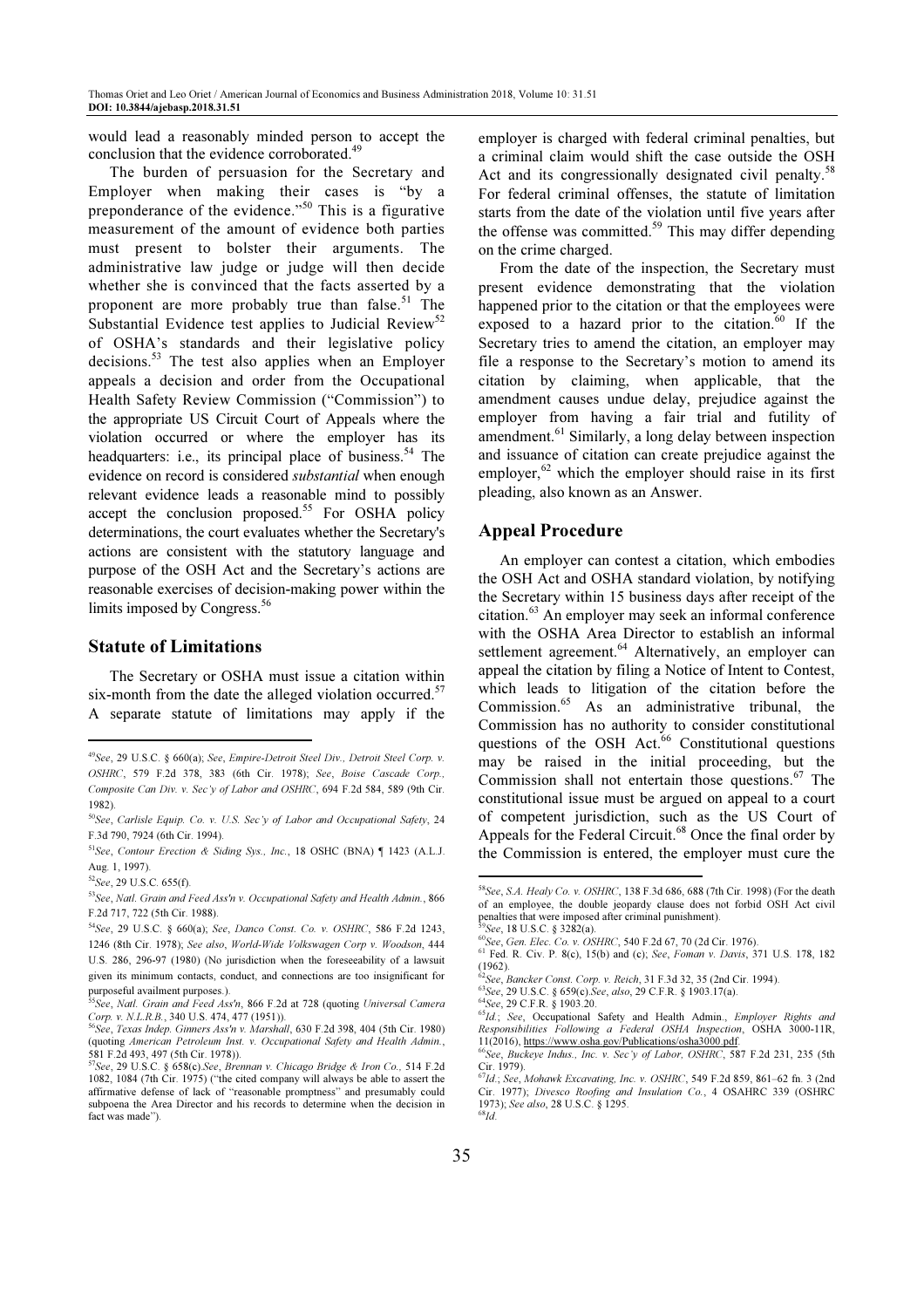violation within the permitted grace period allotted to avoid an additional assessment of penalties.<sup>69</sup> If the employer fails to cure and receives an assessment from the Secretary by certified mail, the employer may also appeal this assessment of penalties within 15 days to the Commission.<sup>70</sup> After the Commission issues its final order, the employer may appeal, within 60 days after the Commission's order becomes final, to US Court of Appeals for the circuit in which the violation allegedly occurred or where the employer has its principal office.<sup>71</sup>

# Employer Procedural Defenses against OSHA **Inspections**

An inspection can occur with or without notice. The Secretary will issue an advance inspection notice to stop imminent dangers.<sup>72</sup> Advance notices of unprogrammed inspections are illegal as to protect the employee informing the Secretary of the employer's failure to rectify a hazard.<sup>73</sup> An employer may put the local OSHA office on notice of its intent to not consent to OSHA investigations. A commercial building is entitled to protection against unreasonable searches and seizures without a warrant under the Fourth Amendment of the US Constitution and OSHA officers must respect the objection and terminate its attempt to inspect immediately.<sup>74</sup> An inspector cannot threaten a citation to an employer for its failure to cooperate with a warrantless inspection.<sup>75</sup> Sometimes an employer will consent to an OSHA inspection, but an employer may contact an attorney for advice prior to consenting. The inspector may acquire valid consent from a senior employee or the individual with the highest job title at a reasonable time when the inspector visits the workplace.<sup>76</sup>

# Warrants

An administrative warrant, or its equivalent, is constitutionally required for there to be a nonconsensual OSHA inspection.<sup>77</sup> An administrative warrant can be lawfully issued upon a showing of administrative probable cause. Administrative probable cause requires (1) specific evidence of an existing violation; or (2) a general administrative plan for the enforcement of the OSH Act, l

derived from neutral inspection criteria.<sup>78</sup> The magistrate issuing the warrant does not need to have a reasonable belief that a violation will be found; however, the magistrate must have a reasonable belief that the OSHA standard has been violated to issue a valid administrative warrant.<sup>79</sup> An OSHA officer's desire to acquire a warrant to harass an employer is unreasonable, even if the officer contemporaneously believes a possible violation exists.<sup>80</sup> Political motivations and retaliatory employee requests for inspections lack any administrative probable cause. $81$  The Secretary cannot use past OSH Act violations or an employer's compliance history to establish the specific evidence requirement of probable cause. $82$  Public policy discourages blacklisting employers because a single citation should not create a perpetual right of unceasing inspections for the Secretary.<sup>83</sup>

The employer may ask the basis for the warrant because the OSHA inspector should be able to articulate the scope and purpose of the search, which is constitutionally reasonable and authorized by Title 29 of the USC or other administrative standards.<sup>84</sup> The OSHA inspector must also present credentials $^{85}$  and prove the validity of an unexpired warrant. A warrant does not permit the inspector to unreasonably disrupt business operations.<sup>86</sup> The employer must receive a copy of the request for inspection notice no later than at the time of the inspection. $87$  The notice must have particularity, demonstrating reasonable grounds for the inspection.<sup>8</sup> For unprogrammed inspections, the identities of the individuals notifying the local OSHA office shall remain protected if those individuals request to preserve their anonymity.<sup>89</sup> An inspector can only gain access to areas of the commercial property related to the scope of the warrant.<sup>90</sup> OSHA's authority to inspect and enter the

<sup>69</sup>See, 29 U.S.C. § 659(b).

<sup>70</sup>See, 29 U.S.C. § 659(b).

 $71$ See, 29 U.S.C. § 660(a). See also, Consol.-Andy, Inc. v. Donovan, 642 F.2d 778, 779 (5th Cir. 1981).

 $72$ See, 29 C.F.R. § 1903.6.

 $^{73}$ See, 29 U.S.C.§§ 657(f)(1), 666(f) (giving advance notice shall result in a fine of up to \$1,000 and/or a six month jail term).

<sup>74</sup>See, Marshall v. Barlow's, Inc., 436 U.S. 307, 311 (1978); See,29 C.F.R. § 1903.4.

<sup>&</sup>lt;sup>75</sup>See, Victor Microwave, Inc., 17 OSHC. (BNA)  $\parallel$  2141 (ALJ June 17, 1996); See also, Sarasota Concrete Co., 9 OSHC (BNA) ¶ 1608 (Apr. 27, 1981).<br><sup>76</sup>See, Downrite Engr. Corp., 21 OSHC (BNA) ¶ 1536 (A.L.J. Feb. 6, 2006).

<sup>77</sup>See, Donovan v. Federal Clearing Die Casting Co., 655 F.2d 793, 796 (7th Cir. 1981).

<sup>78</sup>See, Marshallv. Barlow's, Inc., 436 U.S. at 323 (1978).

 $79$ See, Balsa U.S.A., Inc. v. Austin, 60 F. Supp. 2d 723, 730 (W.D. Mich. 1999); See, Marshall v. Horn Seed Co., 647 F.2d 96, 101 (10th Cir. 1981). <sup>80</sup>See, Martin v. Int'l Matex Tank Terminals-Bayonne, 928 F.2d 614, 624 (3d Cir. 1991).

 $81^{81}$  29 U.S.C. § 657(f) (the employee's written notice of a possible OSHA violation requires particularity. Secretary determines there are reasonable grounds to believe that such violation or danger exists.).

<sup>82</sup>See, Donovan,655 F.2d at 798; See, Marshall v. Weyerhaeuser Co., 456 F.Supp. 474, 482 (D.N.J. 1978).

 $^{83}Id.$ 

<sup>&</sup>lt;sup>84</sup>See, Marshall v. Barlow's, Inc., 436 U.S. at 323.

 ${}^{85}See$ , 29 U.S.C. § 657(a).

 $86$ See, 29 C.F.R. § 1903.7; See, Keco Industries, Inc., 7 OSHC (BNA) ¶ 2048 (O.S.H.R.C. Dec. 19, 1979).

See, 29 USC  $§$  657(f)(1).

<sup>88&</sup>lt;br>See, Camara v. Mun. Ct. of City and County of San Francisco, 387 U.S. 523, 535 (1967).

<sup>89</sup>See, 29 U.S.C. 657(f).

 $90$  See, e.g., Donovan v. Fall River Foundry Co., 712 F.2d 1103, 1108 (7th Cir. 1983) (Plantwide inspection of a facility whenever employees complain to OSHA about specific conditions is not mandated. "If a general warrant is sought, there should be some evidence presented to the magistrate supporting the belief by OSHA that the deleterious conditions may also be present in other portions of the facility.").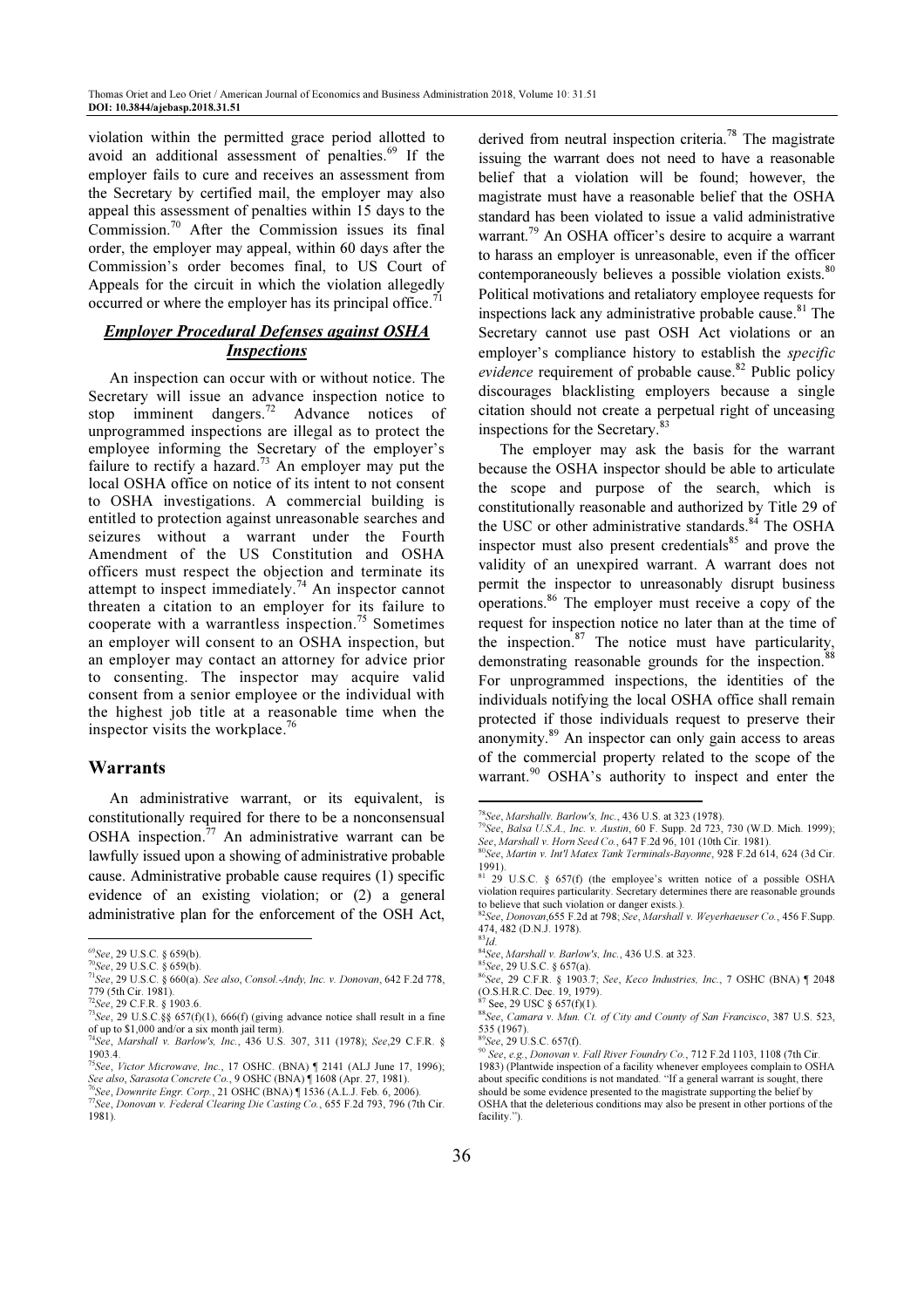premises without delay does not supersede the employer's constitutional right to unreasonable seizures and use of warrants without probable cause.<sup>91</sup> An employer may request to have time to acquire an attorney to be present during the investigation.<sup>92</sup> Once a valid warrant is presented, the employer may not continue to refuse the inspection, besides requesting an attorney, as to avoid a fine for unreasonably delaying the inspection. $^{93}$  During the wait for the attorney's arrival or on the day of the inspection, the employer could cure any defects before the inspection begins. An employer and the owner of the property should accompany the inspector at all times both to ensure the inspector's safety and to enforce the scope of the warrant.<sup>94</sup> The failure to grant the employer its walkaround rights is an affirmative defense to vacate the citation, but the employer must also show the harm endured by the Secretary's or OSHA's procedural violations.<sup>95</sup> The employer can make alterations to the premises before the inspection.<sup>96</sup> Silence or failure to object to the inspection constitutes implied irrevocable consent.<sup>97</sup> Although an uninformed employer lacking knowledge of their right to object to a warrantless search can be a defense, an OSHA inspector asking for consent or requesting entry creates a degree of voluntariness diminishing this argument.<sup>98</sup> An internal policy may be implemented to have all higher-ranked employees understand that an OSHA officer inspection may be rejected without a warrant.

# Consent and Exceptions

An employer can consent to an OSHA inspection.<sup>99</sup> Consent may be withdrawn by an unequivocal act or statement.<sup>100</sup> An employer's clear and repeated inconsistent conduct with its consent effectuates a withdrawal of its consent.<sup>101</sup> The employer cannot raise a Fourth Amendment violation unless the inspection was not within the scope of consent.<sup>102</sup> The Secretary will

l

still need to show, by a preponderance of the evidence, that the employer's consent to the search was freely and voluntarily given.<sup>103</sup> Consent is void and the Fourth and Fourteenth Amendments are violated when the employer or its representative encounter an implied threat or covert force.<sup>104</sup> The scope of consent under the Fourth Amendment is an objective reasonableness test: "What would a typical reasonable employer understood it consent[ed] to when the OSHA inspector was allowed entry?"<sup>105</sup> If specific details about the inspection are provided, the employer reasonably consented to the inspection of areas related to the specified complaint.<sup>106</sup> Without specificity, nothing bars the inspector from reviewing the entire workplace without first informing the employer about the legal limits of the inspection.<sup>1</sup> An inspector's discovery of an OSHA standard violation in an unconsented, warrantless area could implicate the fruit of the poisonous tree doctrine<sup>108</sup> unless the violation was found in plain view.<sup>109</sup> A readily observable violation $110$  is substantially different from an inspector manipulating an object to view a violation when she lacks authority to inspect.<sup>111</sup> Compare such findings with the open fields doctrine, where a worksite observable from a public place eliminates an employer's reasonable expectation of privacy for Fourth Amendment protection.<sup>112</sup> A violation in plain view of the public does not require a warrant for further inspection because the OSHA inspector and the public have equal access to view the employer's violation and establish probable cause.<sup>113</sup> An inspector may make observations from any location from which the public is not excluded: $114$  e.g., unoccupied or undeveloped lands.<sup>115</sup> A trespass on

"once [governmental authority is] lawfully in a position to observe an item first-hand, its owner's privacy interest in that item is lost; the owner may retain the incidents of title and possession but not privacy.... the mere observation of an item in plain view during the  $\epsilon$  the mere observation of an item in plain view during the course of a lawful search does not implicate any Fourth Amendment concerns and therefore does not need to be justified by any exception to the warrant requirement."

 $91$ See, U.S. Const. Amend. IV.

 $^{92}$ See, 29 U.S.C. § 657(e); 29 C.F.R. § 1903.8. (Walk-around rights).

 $^{93}$ See, Matter of Trinity Industries, Inc., 876 F.2d 1485, 1494 (11th Cir. 1989). See, also, 29 USC § 657(a)(1).

<sup>&</sup>lt;sup>94</sup>See, 29 U.S.C. § 657(e).

 $^{95}$ See, Frank Lill & Son, Inc. v. Sec'y of Labor, 362 F.3d 840, 846 (D.C. Cir. 2004); See, Pullman Power Products, Inc. v. Marshall, 655 F.2d 41, 44 (4th Cir.

<sup>1981).&</sup>lt;br><sup>96</sup>See, 29 U.S.C. § 659(b) (stating the period permitted for correction of cited OSHA violations does not to begin to run until entry of final order by Commission in case of any review proceedings).

<sup>97</sup>See, Simplex Time Recorder Co. v. Secretary of Labor, 766 F.2d 575, 581 (D.C. Cir. 1985).<br><sup>98</sup>Id.; See also, 29 C.F.R. § 1903.4(a).

<sup>1</sup>d., See diso, 29 S. A., 3 S. Chao, 3 S. Chao, 402 F.3d 739, 745 (7th Cir. 2005).

 $^{0}$ See, Fair v. Mills, 230 F. Supp. 3d 1305, 1311 (M.D. Fla. 2017).  $^{101}\! \overset{\_}{Id}$ 

<sup>102</sup> See, Lakeland Enters. of Rhinelander, Inc., 402 F.3d at 745.

<sup>103</sup>See, Donovan v. A.A. Beiro Const. Co., Inc., 746 F.2d 894, 901 (D.C. Cir. 1984).

<sup>104</sup>See, Am. Airlines, Inc., 9 OSHC (BNA) ¶ 1415 (A.L.J. Jan. 8, 1979) (referencing Schneckloth v. Bustamonte, 93 S.Ct. 2041, 2048, 412 U.S. 218, 228  $(U.S.Cal. 1973))$ .

 $105$ Cody-Zeigler, Inc., 19 OSHC (BNA) 1410 (O.S.H.R.C. May 09, 2001) (citing Florida v. Jimeno, 500 U.S. 248, 251, (1991)).<br><sup>106</sup>See, Marshall v. N. Am. Car Co., 626 F.2d 320, 324 (3d Cir. 1980).

<sup>&</sup>lt;sup>107</sup>See, Burkart Randall Div. of Textron v. Marshall, 625 F.2d 1313, 1326 (7th Cir. 1980); See, Marshall v. Barlow's, Inc., 436 U.S. 307, 333 (1978).

<sup>108</sup>See, Keco Industries, Inc., 7 OSHC (BNA) ¶ 2048 (A.L.J. Dec. 27, 1978).

<sup>109</sup>See, generally, United States v. Williams, 592 F.3d 511, 521 (4th Cir. 2010) (quoting, in part, Illinois v. Andreas, 463 U.S. 765, 771 (1983))

<sup>110</sup> See, e.g., Nat'l Eng'g & Contracting Co. v. Occupational Safety & Health Admin., 928 F.2d 762, 766 (6th Cir. 1991).

<sup>111</sup> See, e.g., Jones Oregon Stevedoring Co., Respondent I.L.W.U., Local 21,

Authorized Employee Representative, 12 O.S.H. Cas. (BNA) ¶ 1778 (A.L.J. Feb. 4, 1986) ("the compliance officer's testimony that he had to take the hat in

question in hand and examine it closely to confirm his initial suspicion that the

hat did not meet the requirements of the standard persuades that the violation was

not 'readily visible' or in 'plain view'").<br><sup>112</sup>See, Tri-State Steel Constr. Inc., 15 OSHC (BNA) ¶ 1903 (O.S.H.R.C. Sept. 30, 1992).

<sup>113</sup>See, U.S. v. Oliver, 686 F.2d 356, 367 (6th Cir. 1982).

<sup>114</sup>Id. See, e.g., Ackermann Enterprises, Inc., OSHRC Docket No. 80-4971, p 2 (A.L.J. Aug. 7, 1981).<br><sup>115</sup>See, Oliver v. U.S., 466 U.S. 170, 196 (1984).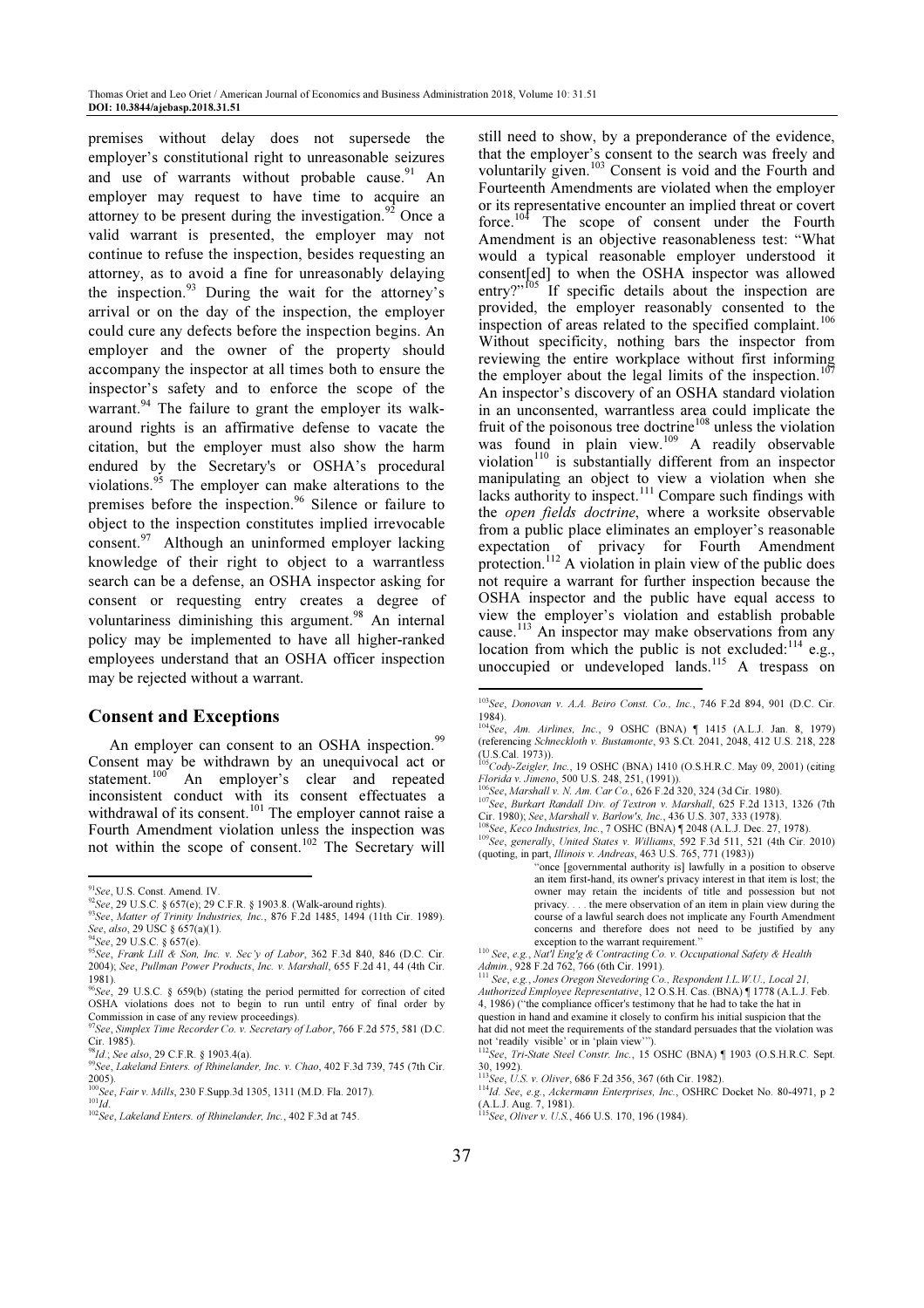private property to make the observation from an area not excluded to the public cannot bar this exception.<sup>116</sup>

An inspector may always return later with a warrant<sup>117</sup> or exercise the emergency doctrine.<sup>118</sup> Courts find it reasonable, for public policy purposes, that a prompt inspection is upheld in emergency situations, even without a warrant.<sup>119</sup> Although no guidance exists regarding  $OSHA$  emergencies, traditionally, regarding OSHA emergencies, traditionally, emergencies for warrantless criminal law enforcement entries are concerned about the endangerment of life.<sup>120</sup> The US Supreme Court has held that an OSHA inspector's urgency to inspect at a particular time or on a particular day insufficiently constitutes an emergency.<sup>121</sup> The Secretary shall bear a higher burden for engaging in emergency inspections, for it must demonstrate the existence of an emergency  $-$  i.e., the exigency – and probable cause.<sup>122</sup> Since most emergencies fall in the dominion of the police, it is unlikely that the local OSHA administrator shall receive prompt notice of an emergency contemporaneously occurring to enforce this exception. When an employer consents to a limited scope inspection and the endangerment is in plain view, the emergency doctrine may allow the inspector to go outside the consented scope of the inspection to mitigate the threat of a person's life.

Businesses enjoy a lower expectation of privacy compared to an individual's residence.<sup>123</sup> This diminished expectation also applies to pervasively regulated, licensed industries as articulated in particular congressional legislation.<sup>124</sup> Industries with such a history of government oversight, such as liquor $125$  and firearms,<sup>126</sup> have no reasonable expectation of privacy.<sup>127</sup> No Fourth Amendment exception applies to businesses that merely engage in interstate commerce, even though interstate commerce has historically been subject to government oversight.<sup>128</sup> For regulated businesses, a warrantless inspection must be an integral part of the regulatory scheme designed to further the federal

L

interest.<sup>129</sup> A warrantless search may be litigated. The courts shall test the legality of the search based on the statutory authority the Secretary had to inspect without a warrant and whether the search did not unjustifiably violate the regulated employer's entitled expectation of privacy.<sup>130</sup> The court may also examine the constitutionality of the statute that should carefully limited in time, place and scope. $131$  The Secretary incurs a burdensome challenge when it must justify a warrantless search because, as the general rule indicates, warrantless, nonconsensual inspections of business premises are presumptively unreasonable.<sup>132</sup>

# Employer Substantive Defenses to the General Duty Clause

An employer can find ways to discount the Secretary's showing that the General Duty Clause or any OSHA standards have been breached. When the court requests an employer to file an Answer to the Secretary's Petition, the employer must raise all affirmative defenses in its first Answer or Motion depending on the civil procedure of the court the employer is brought against.<sup>133</sup> Affirmative defenses must be raised in the employer's first response, or else, the employer risks waiving those defenses.<sup>134</sup> The employer may, nevertheless, seek leave by the court to raise the defense later in the proceeding, but courts permit a party to cure its failure to previously raise these defenses only if good cause is shown and if raising the defense does not prejudice the opposing party, the Secretary or OSHA, from having a fair, wellprepared trial.<sup>135</sup> Discovery of new evidence to substantiate a defense could satisfy the good cause standard.<sup>136</sup> The employer's undue delay in raising the defense at an earlier time cannot justify the denial of the employer's motion to amend unless the undue delay also prejudices the Secretary or the amendment is futile.<sup>137</sup> Courts are given deference when exercising their discretion to allow or deny a motion.<sup>138</sup> An employer

<sup>116</sup>See, Ackermann Enterprises, Inc., 10 OSHC (BNA) ¶ 1709 (O.S.H.R.C. May 25, 1982).<br><sup>117</sup>See also, 29 C.F.R. § 1903.4(b).

 $118$ See, Camara v. Mun. Ct. of City and County of San Francisco, 387 U.S. 523, 539 (1967).<br><sup>119</sup>Id.

<sup>120</sup>See, generally, U.S. v. Holloway, 290 F.3d 1331, 1337 (11th Cir. 2002).

<sup>121</sup>See, Camara, 387 U.S. at 540.

<sup>122</sup>See, generally, U.S. v. Holloway, 290 F.3d at 1337.

<sup>123</sup>See, Dow Chem. Co. v. U.S., 476 U.S. 227, 237–38(1986) ("Government has 'greater latitude to conduct warrantless inspections of commercial property" because "the expectation of privacy that the owner of commercial property enjoys in such property differs significantly from the sanctity accorded an individual's home.'") (quoting Donovan v. Dewey, 452 U.S. 594, 598–599 (1981)).

<sup>124</sup>See, Brennan v. Buckeye Indus., Inc., 374 F.Supp. 1350, 1354 (S.D. Ga.1974).

<sup>125</sup>See, Colonnade Catering Corp. v. U.S., 397 U.S. 72, 77 (1970).

<sup>126</sup>See,U.S. v. Biswell, 406 U.S. 311, 316 (1972).

<sup>127</sup>See, Marshall v. Barlow's, Inc., 436 U.S. 307, 313 (1978).

 $^{128}Id.$ 

<sup>129</sup>See, Dunlop v. Hertzler Enterprises, Inc., 418 F. Supp. 627, 632 (D.N.M. 1976).  $130$ See, Dunlop, 418 F.Supp. at 631–32 (citing U.S. v. Biswell, 406 U.S. 311, 315)

<sup>(1972)).&</sup>lt;br><sup>131</sup>See, U.S. v. Biswell, 406 U.S. 311, 315 (1972).

<sup>132</sup> See, C.S. v. Biswell, 400 S.D. 211, 212 (212).<br><sup>132</sup> See, Camara v. Mun. Court of City & Cty. of San Francisco, 387 U.S. 523, 528–29 (1967). See, See v. City of Seattle, 387 U.S. 541, 543 (1967) ("The businessman, like the occupant of a residence, has a constitutional right to go about his business free from unreasonable official entries upon his private commercial property. The businessman, too, has that right placed in jeopardy if the decision to enter and inspect for violation of regulatory laws can be made and enforced by the inspector in the field without official authority evidenced by warrant.").

 $33$ See, Fed. R. Civ. P.  $8(c)$ .

<sup>134</sup> See, Charpentier v. Godsil, 937 F.2d 859, 863 (3rd Cir. 1991) (citing Fed. R.

Civ. P. 8(c)).<br><sup>135</sup>See, Fed. R. Civ. P. 15(a), (c); 16(b). See, *Charpentier*, 937 F.2d at 863–64.  $^{136}$ See, Macias v. Cleaver, 1:13-CV-01819-BAM (E.D. Cal. Apr. 8, 2016).

<sup>137</sup> See, Bowles v. Reade, 198 F.3d 752, 758 (9th Cir. 1999); See also, Griggs v. Pace American Group, Inc., 170 F.3d 877, 880 (9th Cir. 1999).

<sup>138</sup> See, Gen. Elec. Co. v. Joiner, 522 U.S. 136, 143 (1997). See, generally, O'Dell v. Hercules, Inc., 904 F.2d 1194, 1200 (8th Cir. 1990) ("The trial court is in the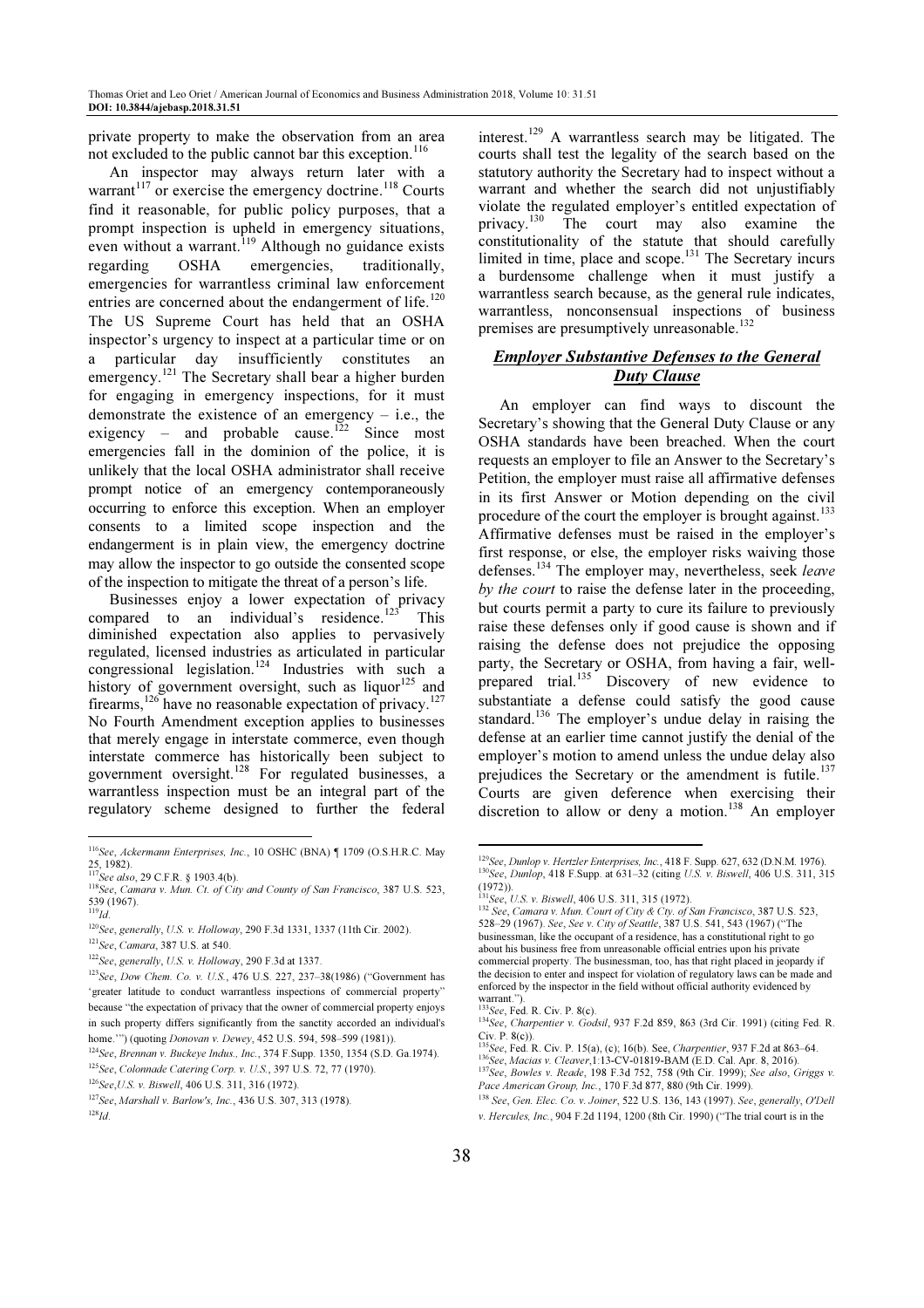may appeal to an appellate court for an abuse of discretion review<sup>139</sup> of the Commission's or lower court's determination that denied the employer's motion or denied the admissibility of evidence.<sup>14</sup>

## Multi-Employer Doctrine

Under the Multi-Employer Doctrine, an employer's scope of liability covers hazards it creates or controls that could expose its hired employees and all other employees working within the same workspace to the recognized harm, even if the workspace includes employees of another employer.<sup>141</sup> In one case, the Fifth Circuit expressly rejected this doctrine and instead, relies on a respondent superior theory to ensure employees are properly operating a vehicle.<sup>142</sup> Generally, the respondent superior theory does not account for the purpose of the OSH Act and is an insufficient legal basis to determine the OSH Act liability.<sup>143</sup>A contractor is not responsible for acts of his subcontractors or their employees, especially when the employees are not complying with occupational health and safety standards.<sup>144</sup> This defense defers responsibility to the actual creator of the harm, another employer's employee, who failed to abate the harm.<sup>145</sup> The injured-employee's employer remains liable if it possesses actual knowledge of the hazard or the hazard was easily discoverable.<sup>146</sup> An employer that is not responsible for creating or controlling the hazard must take reasonable measures to ensure the safety of its employees.<sup>147</sup> Although not always practicable, persuading the responsible employer

to fix its mistake or imposing a work-stoppage in the area where the hazard exists provides a safe-harbor for employers trying to avoid a safety violation under the .

Cir. 1985) (To determine whether [the Commission] has acted arbitrarily or abused its discretion, the reviewing court "must consider whether the decision was based on a consideration of the relevant factors and whether there has been a clear error of judgment.") (citing Citizens to Pres. Overton Park, Inc. v. Volpe, 401 U.S. 402, (1971), abrogated by Califano v. Sanders, 430 U.S. 99 (1977)). <sup>0</sup> See, O'Dell v. Hercules, Inc., 904 F.2d 1194, 1200 (8th Cir. 1990).

<sup>143</sup>See, Richmond Block, Inc., 6 OSAHRC 180 (O.S.H.R.C. 1974).

Multi-Employer Doctrine.<sup>148</sup> An OSH Act violation cannot provide a basis to create a cause of action, but the employer or employee could seek a cause of action under a common law tort claim or other statutory rights, duties, or liabilities of employers and employees under any employment law regarding workplace injury.<sup>149</sup>

The OSH Act imposes an indirect liability for violations of specific industry standards even though the employers are not in that specific industry or the employees harmed are not employees of the employer responsible for the violation.<sup>150</sup> Under the OSHA Multi-Employer Citation Policy, OSHA Instructions CPL 02-00-124, the Secretary must: (1) determine which employer at the worksite created, exposed, corrected, or controlled the hazard; and (2) determine whether each employer fulfilled their roles under the OSHA standards. $<sup>151</sup>$  The employers on the worksite are</sup> held to a uniform reasonable care standard.<sup>152</sup> An exception applies to the controlling employer – the employer assigned supervisory authority over the entire worksite through contract or trade practice – that has to exercise reasonable care to prevent and detect violations on site.<sup>153</sup> The controlling employer is not presumed to have the expertise to know how to inspect or abate hazards, but once discovered, the controlling employer must prevent or correct a violation, or delegate another employer to prevent or correct the violation.<sup>154</sup> To avoid the controlling employer liability, an employer could avoid assuming general supervisory authority under a contract, unless the job generally requires the employer to assume a supervisory role over the worksite.

An employer can easily question the OSHA Multi-Employer Citation Policy since it has never been formally promulgated as a rule under the notice and comment provisions of the Administrative Procedure Act.<sup>155</sup> Federal Agency instructions or policy are not legally binding in court.<sup>156</sup> Nevertheless, an agency's interpretation of implementing a statute or regulation is entitled to judicial deference only if the interpretation is not contrary to the statute's or regulation's plain meaning.<sup>157</sup> Therefore, an employer may claim the

best position to determine whether the alleged error affected the substantial rights of any party sufficient to warrant a new trial. Therefore, the trial court's decision deserves considerable deference.").

<sup>139</sup> See, Evans v. Eaton Corp. Long Term Disability Plan, 514 F.3d 315, 322 (4th Cir. 2008) ("the abuse of discretion standard requires a reviewing court to show enough deference to a primary decision-maker's judgment that the court does not reverse merely because it would have come to a different result in the first instance."). See, Donovan v. Adams Steel Erection, Inc., 766 F.2d 804, 807 (3d

<sup>141</sup>See, Universal Const. Co., Inc. v. OSHRC, 182 F.3d 726, 728 (10th Cir. 1999).  $142$ S.E. Contractors, Inc., 8 OSAHRC 285 (O.S.H.R.C. 1974) (overruled by S.E. Contractors, Inc v. Dunlop, 512 F.2d 675 (5th Cir. 1975)).

<sup>&</sup>lt;sup>144</sup>See also, Southeast Contractors, Inc. v. Dunlop, 512 F.2d 675 (5th Cir.1975). The Fifth Circuit Court of Appeals has jurisdiction over Texas, Louisiana, and Mississippi federal district courts.

<sup>145</sup>See, Bragunier Masonry Contractors, Inc. v. Maryland Com'r of Labor and Indus., 684 A.2d 6, 10 (Md. Spec. App. 1996)(citing Grossman, 4 OSHC 1175, 1189 (BNA) (1976) OSAHRC LEXIS 528, 13). <sup>146</sup>See, Id. at 16.

<sup>147</sup>See, Electric Smith, Inc. v. Sec'y of Labor, 666 F.2d 1267, 1270 (9th Cir. 1982).

l  $148$ Id.

<sup>149</sup>See, 29 U.S.C. § 653(4); See, Figgs v. Bellevue Holding Co., 652 A.2d 1084, 1091 (Del. Super. 1994); See, Solis v. Summit Contractors, Inc., 558 F.3d 815, 829 (8th Cir. 2009).

<sup>&</sup>lt;sup>50</sup>See, Anthony Crane Rental, Inc. v. Reich, 70 F.3d 1298, 1305, (D.C. Cir. 1995) 151See, U.S. Dept. of Labor, *Multi-Employer Citation Policy* OSHA Instructions<br>CPL 02-00-124, (Dec. 10, 1999), CPL 02-00-124, (Dec. 10, 1999), https://www.osha.gov/pls/oshaweb/owadisp.show\_document?p\_table=DIRECTI VES&p\_id=2024

 $^{152}$ Id.

 $^{153}$ Id.

 $^{154}\!Id.$ 

<sup>155</sup> See, IBP, Inc. v. Herman, 144 F.3d 861, 866 (D.C. Cir. 1998).

<sup>156</sup> See, Webb v. Hodel, 878 F.2d 1252, 1255 (10th Cir. 1989). <sup>157</sup>See, Advanta USA, Inc. v. Chao, 350 F.3d 726, 728 (8th Cir. 2003). See, Solis

v. Summit Contractors, Inc., 558 F.3d 815, 823 (8th Cir. 2009) (If "the Secretary's interpretation differs from [the Commission's], [the appellate court] afford[s] substantial deference to the Secretary's reasonable interpretation.").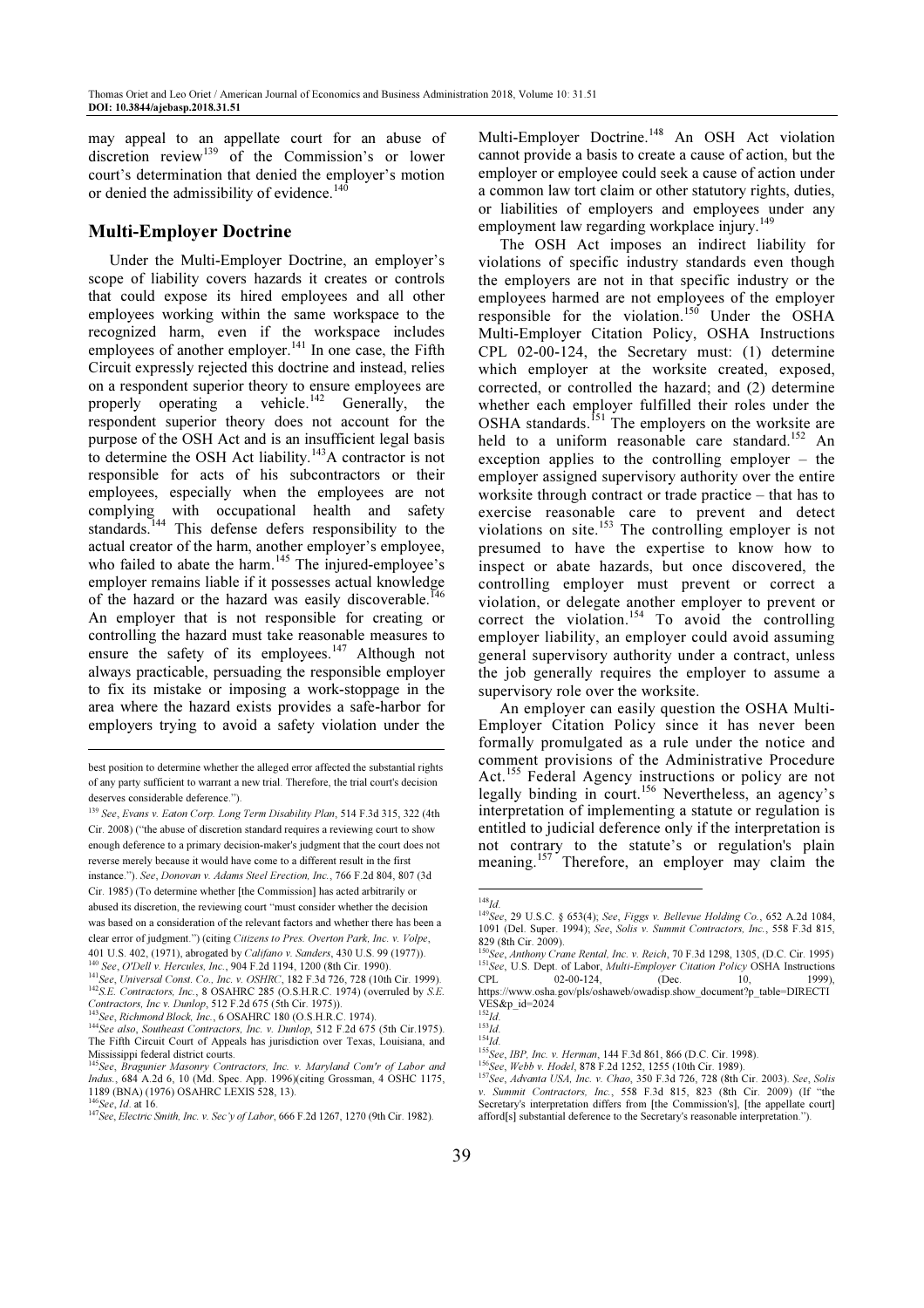instructions are creating new law and are outside the scope of the plain meaning of the OSH Act.

In summary, the case law from the Commission has simplified the Multi-Employer Doctrine. Therefore, for an employer to bar the Secretary, or employees under a private tort lawsuit, from attaching liability to both the wrongdoer and the employer, "the employer must prove:

- (1) it did not create the violative condition to which its employees were exposed;
- (2) it did not control the violative condition, so that it could not itself have performed the action necessary to abate the condition as required by the standard; and
- (3) it took all reasonable alternative measures to protect its employees from the violative condition"<sup>158</sup>

#### Property Ownership of the Premises

To make matters worse, the landowner hiring all these employers and employees may be required to warn them of hazards on the premises or furnish protection from dangers.<sup>159</sup> United States property law is a domain left to the states, meaning each state may have a different approach.<sup>160</sup> Generally, when a property owner grants someone permission to enter the property for a mutual business purpose, the worker is an invitee.<sup>161</sup> The property owner owes a duty to warn and protect invitees of latent dangers, which she knows or should have known about.<sup>162</sup> Conversely, if someone can enter the property for his own business, pleasure or convenience, the property owner has granted the person a license, where the property owner *need only warn* the licensee.<sup>163</sup> Thus, a property owner must search for dangers on behalf of invitees and merely know about dangers, not necessarily should have known, for licensees.<sup>164</sup> Some states have abolished this distinction, and instead, these states created a general duty of reasonable care in all the circumstances that the property owner or occupier owes to all lawful visitors.<sup>165</sup> Under a general duty to invitees, property owners are held to a standard weighing the foreseeability of the harm against the interest that must be sacrificed to avoid the risk of injury.<sup>166</sup> Although the property owner need not

L

endure unreasonable burdens to keep the property safe, the property owner must make the premises for all visitors reasonably safe.<sup>167</sup>

A breach of a duty with substantial damages may result in a negligence claim.<sup>168</sup> There are two duties aimed to protect the employee. The employer holds a duty to protect its employees from recognized hazards using health and safety standards, per the General Duty Clause.<sup>169</sup> The owner of the worksite premises, which may also be the employer, holds a duty to warn and protect all lawful visitors.<sup>170</sup> The employee may argue negligence per se if the state law has a statute enacted to protect a class of persons. Most states use the following elements to establish negligence per se:

> "(1) there is [a] statute which prescribes certain actions or defines [a] standard of conduct, either explicitly or implicitly; (2) defendant violated [the] statute; (3) plaintiff is  $[a]$  member of  $[the]$ class sought to be protected by statute; and (4) harm or injury to plaintiff is generally of the type that [the] legislature, through statute, sought to prevent."<sup>171</sup>

Property owners could prevail in a negligence case asserted by someone injured on the property raising negligence per se<sup>172</sup> by disproving any of the four elements or hoping that the employee cannot sufficiently prove all the elements,<sup>173</sup> which could be more or less depending on the state statute where the property is located.<sup> $174$ </sup> If the employee argues negligence per se due to an OSHA standard or an OSH Act violation, the employer may file a motion for summary disposition stating that 29 USC  $\delta$  653(b)(4) prohibits private causes of action of a violation of an OSHA regulation to establish negligence per se.<sup>175</sup> For a court to take any action besides dismissing the case would upset the Congressional scheme for enforcing workplace safety through administrative penalties.<sup>1</sup>

<sup>158</sup> Wayne J. Griffin Electric, Inc., 26 BNA OSHC 1786 (No. 15-0858, 2017) (quoting Rockwell Int'l Corp., 17 BNA OSHC 1801, 1808 (No. 93-45, 1996)).

See, e.g., Ellis v. Chase Commc'ns, Inc., 63 F.3d 473, 475–76 (6th Cir. 1995). 160 See, Washlefske v. Winston, 234 F.3d 179, 183 (4th Cir. 2000); See, Boggs v. Boggs, 520 U.S. 833, 840 (1997).

<sup>161</sup>See, Linn v. U.S., 979 F.Supp. 521, 523 (E.D. Ky.1997).

 $162$  See, Cain v. Bovis Lend Lease, Inc., 817 F. Supp. 2d 1251, 1272 (D. Or. 2011). 163 See, *Linn*, 979 F. Supp. at 523.

 $^{164}$ Id.

<sup>165&</sup>lt;br>
165See, Mounsey v. Ellard, 297 N.E.2d 43, 52 (Mass. 1973).

<sup>166</sup> See, Smith v. Arbaugh's Restaurant, Inc., 469 F.2d 97, 100, 106 (D.C. Cir. 1972).

 $167$ Id.

<sup>168</sup> See, 29 U.S.C. § 653(4).

<sup>169</sup>See, 29 U.S.C. § 654(a).

<sup>170</sup> See, Cain v. Bovis Lend Lease, Inc., 817 F. Supp. 2d 1251, 1272 (D. Or. 2011). 171 F.D.I.C. v. Schuchmann, 235 F.3d 1217, 1223 (10th Cir. 2000) (citing Archibeque v. Homrich, P.2d 820, 825 (N.M. 1975)) (emphasis added).

 $172$ See, Talley v. Danek Med., Inc., 179 F.3d 154, 158 (4th Cir. 1999) (negligence per se acknowledges a legislature's statutory or administrative standard of care;

negligence per se is not a separate cause of action).<br><sup>173</sup>See, also, Melerine v. Avondale Shipyards, Inc., 659 F.2d 706, 709 (5th Cir. 1981).<br><sup>174</sup> See, 28 U.S.C. § 1391(b)(2) (where a substantial part of the events occurred

can determine venue). See, 59 A.L.R. Fed. 320, § 19, Torts, generally.  $175$  See, e.g., Melerine v. Avondale Shipyards, Inc., 659 F.2d 706, 709 (5th Cir.

<sup>1981) (</sup>Plaintiff used a worker's compensation act for maritime employees, instead of the OSH Act to bring a negligence action with a violation caused by negligence per se); See, Ries v. Nat'l R.R. Passenger Corp., 960 F.2d 1156, 1164 (3rd Cir. 1992); See, Crane v. Conoco, Inc., 41 F.3d 547, 553 (9th Cir. 1994) ("OSHA violations do not themselves constitute a private cause of action for breach."); See also, People of California v. Kinder Morgan Energy Partners, L.P., 569 F. Supp. 2d 1073, 1087 (S.D. Cal. 2008).<br><sup>176</sup>See, Ries, 960 F.2d at 1164; See, Crane, 41 F.3d at 553.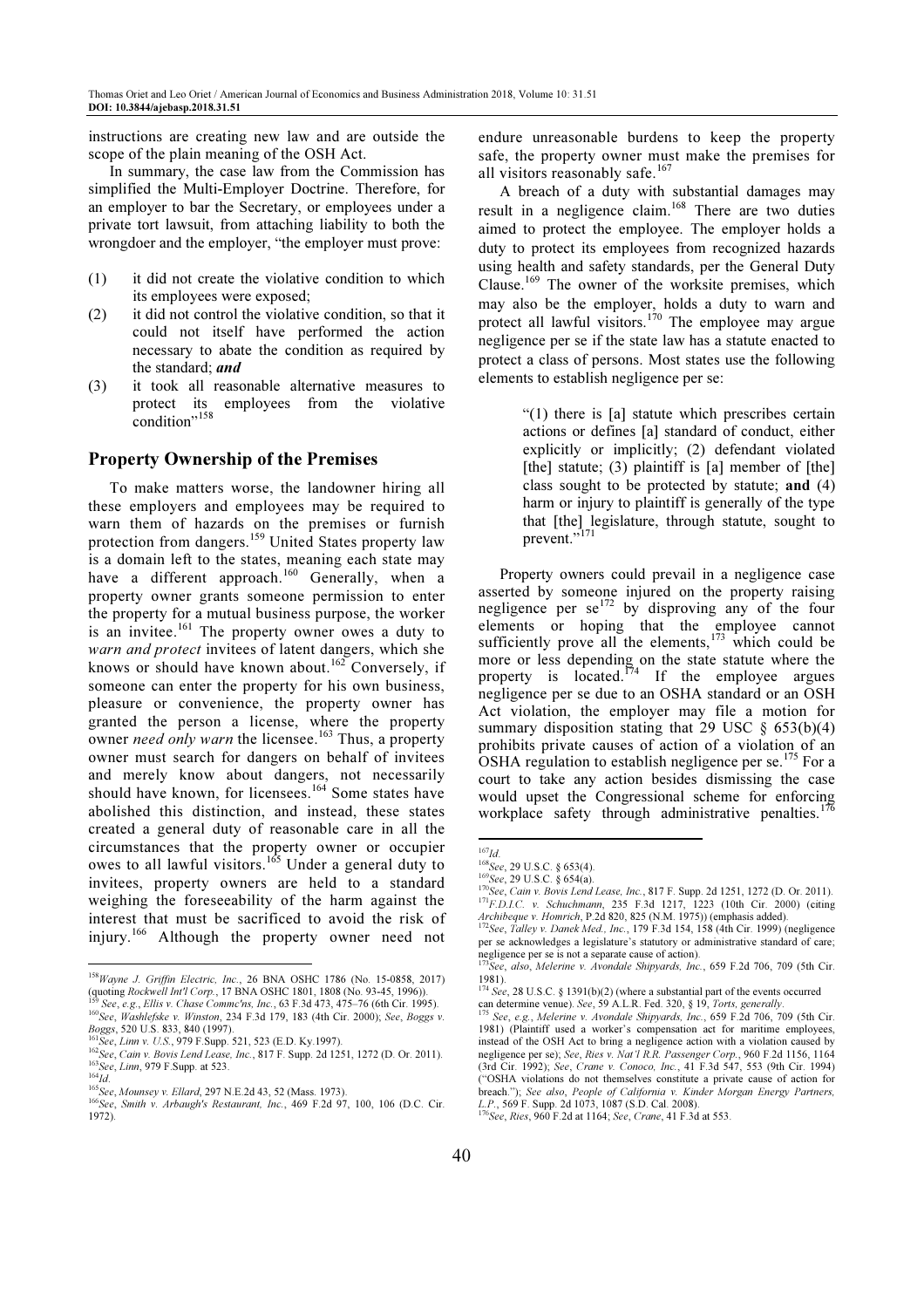This is justifiable because not every accident creates a presumption of negligence and not every violation of a statute permits the argument of negligence per se.<sup>17</sup> Although not applicable for OSH Act violations, the employer may need to disprove negligence per se in a worker's compensation or other state tort action.

A property owner may raise the defenses of contributory negligence and assumption of the risk in tort actions.<sup>178</sup> Comparably, the assumption of the risk and contributory negligence defenses cannot exculpate an employer who is charged with violating an OSHA standard or the General Duty Clause.<sup>179</sup> The modern legal trend to abolish the common law distinction between licensees and invitees imposes an equivalent general duty of safety.<sup>180</sup> Since assumption of the risk and contributory negligence are invalid defenses for employers under the General Duty Clause, $^{181}$  such claims may also be ineffective for property owners in these jurisdictions.

Although the OSH Act is federal law, federal preemption may not be a legitimate defense. A state making a statute protecting worker safety remains valid when the state does not conflict with preexisting OSHA regulations.<sup>182</sup> To counter, the employer would need to demonstrate actual conflict: how complying with both state law and federal law was impossible.<sup>183</sup> The State of New York finds Congress never intended the OSH Act to supplant local safety codes since the OSH Act lacks an express preemption clause.<sup>184</sup> Inconsistently, the Congressional policy statement in § 651 allows state governments to argue that the statute "improves the administration of [pre-existing] State occupational safety and health laws[;]" however, a counter-argument can arise discussing field preemption: "Congress declares it to be its purpose and policy, through the exercise of its powers to regulate commerce among the several States... to assure... [National] safe and healthful working conditions."<sup>185</sup> The US Supreme Court concludes that Congress intended to subject employers and employees to only one set of regulations: Either the OSH Act or State law.<sup>186</sup> When

l

incorporating local law, the Secretary of State must approve a state plan for the law, the state law must not conflict with the OSH Act compliance and the preexisting state codes must not merely regulate the general public.<sup>187</sup> Thus, an adverse party might strike the state occupational safety law equivalency if (a) the Secretary has not preapproved the law under 29 USC  $\&$  18, or (b) OSHA regulations are enforced, but compliance with state law would conflict with the OSH Act.<sup>188</sup>

## Impossibility (Infeasibility) Defense

An employer may plead impossibility of compliance or continued business operations as a defense. "The employer must prove[:]

- (1) that compliance with a particular standard either is impossible or will render performance of the work impossible[;] and
- (2) that the employer undertook alternative steps to protect its workers or that no such steps were available."<sup>189</sup>

The employer would need to show that compliance with the OSHA standard would be more hazardous than noncompliance<sup>190</sup> or that compliance would cause its business to become inoperative.<sup>191</sup> Impossibility defenses are narrowly construed against the employer; thus, the employer needs cogent evidence to rebut the Secretary's establishment of an OSHA standard and OSH Act violation.<sup>192</sup> The Secretary may further argue that the employer should have sought either a permanent or temporary variance under  $29$  USC  $\frac{655^{193}}{9}$  or alternative practical means were available.<sup>194</sup> The employer is designated a greater evidentiary burden because, when promulgating an OSHA standard, the Secretary and OSHA had to demonstrate the economic and technological feasibility of the standard in a preenforcement review.<sup>195</sup> The OSH Act requires a showing of the OSHA standard's economic feasible.<sup>196</sup> OSHA must show that the compliance costs for employers to implement the OSHA standard will not threaten the existence or competitive structure of an industry, although some smaller firms may need to leave the

 $177$ See, Bedal v. Hallack & Howard Lumber Co., 226 F.2d 526, 538 (9th Cir. 1955); See, Vanderwerf v. SmithKlineBeecham Corp., 414 F.Supp.2d 1023, 1026 (D. Kan. 2006).<br><sup>178</sup>See, O'Neil v. *Windshire Copeland Assoc., L.P.*, 197 F.Supp.2d 507, 512 (E.D.

Va. 2002).

<sup>&</sup>lt;sup>79</sup>See, REA Exp., Inc. v. Brennan, 495 F.2d 822, 825 (1974).

<sup>180</sup> See, Nelson v. Freeland, 349 N.C. 615, 622, 507 S.E.2d 882, 886-87 (1998) ("nearly half of all jurisdictions in this country have judicially abandoned or modified the common-law trichotomy [of licensee, invitee, and trespasser]").

<sup>181</sup> See, L. P. Kent Corp., 7 OSHC (BNA) | 1030 (A.L.J. Nov. 13, 1978) (citing Nat'l Realty & Const. Co. v. OSHRC, 489 F.2d 1257, 1266 n. 36 (D.C. Cir. 1973)).

<sup>182</sup>See, Steel Inst. of New York v. City of New York, 832 F.Supp.2d 310, 325 (S.D.N.Y.,2011).<br><sup>183</sup>*Id.* at 330.

 $^{184}$ Id. at 326.

 $185$  29 U.S.C. 88 651(b), (b)(11).

<sup>186</sup>See, Gade v. National Solid Wastes Management Ass'n, 505 U.S. 88, 99 (1992) (citing 29 U.S.C. § 667(a)-(c)).

<sup>187</sup> $Id$ . at 107-108.  $188$ Id. at 108-109.

<sup>189</sup>Harry C. Crooker & Sons, Inc. v. OSHRC, 537 F.3d 79, 82 (1st Cir. 2008) (emphasis added); E & R Erectors, Inc. v. Sec'y of Labor, 107 F.3d 157, 163 (3rd Cir. 1997).

<sup>190</sup>See, Greyhound Lines-West v. Marshall, 575 F.2d 759, 762 (9th Cir. 1978). <sup>191</sup>See, U. S. Steel Corp. v. OSHRC, 537 F.2d 780, 782 (3rd Cir. 1976).

<sup>&</sup>lt;sup>192</sup>See, Greyhound Lines-W. v. Marshall, 575 F.2d 759, 762 (9th Cir. 1978).

<sup>&</sup>lt;sup>193</sup>See, Taylor Bldg. Associates, 5 OSHC (BNA) [1083 (O.S.H.R.C. Mar. 3, 1977).

<sup>&</sup>lt;sup>194</sup>See, E & R Erectors, Inc. v. Sec'y of Labor, 107 F.3d 157, 164 (3rd Cir. 1997). <sup>195</sup>See, 29 U.S.C.§ 655(b)(5); See, Nat'l Mar. Safety Ass'n v.Occupational Safety

<sup>&</sup>amp; Health Admin., 649 F.3d 743, 752, (D.C. Cir. 2011).<br><sup>196</sup>See, N. Am.'s Bldg. *Trades Unions v. Occupational Safety & Health Admin.*, 878 F.3d 271, 296 (D.C. Cir. 2017) (citing 29 U.S.C. § 655(b)(5)).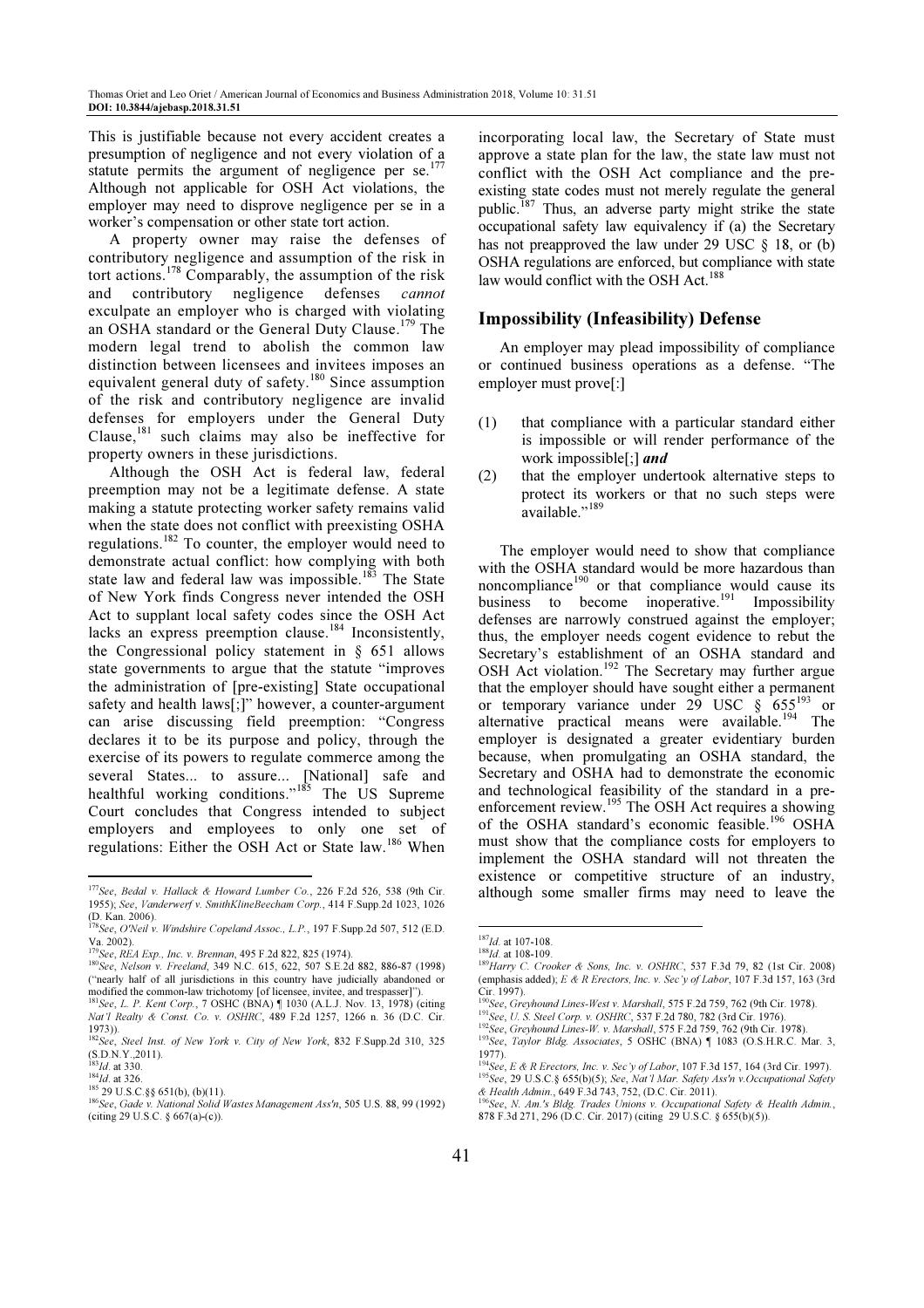industry entirely.<sup>197</sup> An employer may always introduce evidence disproving OSHA's or the Secretary's<sup>1</sup> presumption that a reasonable possibility exists for a typical firm in the industry to develop and install the safety equipment in its necessary work operations.<sup>19</sup> The plain meaning of the word feasible means, "capable of being done."<sup>200</sup> Thus, feasibility can be discredited upon a showing of a severe adverse economic effect to the industry.<sup>201</sup> The shifting of compliance costs to customers through increased prices may remedy the adjusted increase in costs of goods sold while threatening the ability to compete in the marketplace.<sup>20</sup> Lower compliance costs can be achieved with differing occupational health and safety standards overseas and larger firms may assume the lost contribution margin better than smaller or new firms.

Numerous companies should not need to cease operations when reasonable alternative safety measures are available.<sup>203</sup> Evidence of the company's operations becoming unprofitable due to new safety regulation and OSHA's failure to present substantial evidence of economic feasibility may allow an employer to justify an economic feasibility argument.<sup>204</sup> OSHA need not conduct a cost-benefit analysis to determine feasibility, but OSHA must provide substantial evidence of the economic feasibility on all affected industries before promulgating a new standard.<sup>205</sup>

An employer may seek to lower the penalty before the Commission, which is the final authority to determine the penalty assessment.<sup>206</sup> The employer can receive a good-faith credit to reduce or waive its OSH Act or OSHA standard violation penalty based on its size, $207$  newness and economic frailty, good faith compliance, and history of no repeat and willful OSH Act violations.<sup>208</sup> An employer should reconsider asserting its intent to cease operations in the near future

<sup>203</sup>See, ASARCO, Inc. v. Occupational Safety and Health Admin., 746 F.2d 483, 501 (9th Cir. 1984) ("'long-term profitability and competitiveness' of the industry will not be threatened by the standard.").

 $205$ Contra, 29 U.S.C. § 655; See, American Textile Mfrs. Inst., Inc., 452 U.S. 490, 527-28, 536 (1981); See also, AFL-CIO v. Occupational Safety and Health Admin., 965 F.2d 962, 987 (11th Cir.1992).

if dissolving the business is unrelated to the impossibility to operate and comply with the OSHA standard; otherwise, the court may dismiss the infeasibility argument due to its mootness: the standard has no effect on the business's future operations.<sup>209</sup> Meanwhile, the civil penalty remains a ripe issue because ceasing all business operations causes no impact on the penalty balance due. $210$ 

According to the acclaimed book, Reading Law, the Unintelligibility Canon could render an OSHA standard inoperative.<sup>211</sup> The Unintelligibility Cannon finds an intelligible text inoperative.<sup> $212$ </sup> The book discussed Justice Rehnquist's concurring analysis in AFL-CIO v. American Petroleum Institute<sup>213</sup> to explain how Congressional legislative history can make an OSHA standard's feasibility requirement inoperative:

"A text means what the legislature intended it to mean and if it was clear in this case that there was no [uniform] meaning intended by a majority of Congress, then the product would be . . . a meaningless and hence inoperative provision."<sup>214</sup>

OSHA cannot create a standard at its discretion to create an absolutely risk-free workplace irrespective of the costs.<sup>215</sup> Although OSHA may determine the thresholds for when a significant risk exists, without a scientific empirical rationale,<sup>216</sup> the costs of implementation should not risk the destruction of the industry.<sup>217</sup> When a government rule is ambiguous, the ambiguous rule should be construed against the drafter.<sup>218</sup> "A statute is 'ambiguous' if it gives rise to more than one reasonable interpretation."<sup>219</sup> Many judges reserve a presumption in favor of the statute's validity<sup>220</sup> until they are presented facts establishing that the government exceeded its powers.<sup>221</sup> "[A] textually permissible interpretation that furthers rather than obstructs the document's purpose should be favored."<sup>222</sup>

To prevail with the Impossibility Defense, the employer shall need to investigate alternative hazard prevention measures that it can implement to the extent

<sup>211</sup>See, Antonin Scalia & Bryan A. Garner, Reading Law 134, 137 (2012).

<sup>214</sup>Antonin Scalia & Bryan A. Garner, Reading Law 134, 137 (2012).

l

- <sup>218</sup>See, Hills Materials Co. v. Rice, 982 F.2d 514, 516 (Fed. Cir. 1992).
- <sup>219</sup>See, Woods v. Carey, 722 F.3d 1177, 1181 (9th Cir. 2013).

<sup>220</sup>See, James Everard's Breweries v. Day, 265 U.S. 545, 560 (1924) (quoting Adkins v. Children's Hosp., 261 U.S. 525, 544 (1923)).

l  $^{197}$ Id.

 $198$  See, *Id.* at 281 ("The Secretary has delegated his authority to OSHA").  $199$ See, *Id.* at 296.

<sup>200</sup>American Textile Mfrs. Inst., Inc. v. Donovan, 452 U.S. 490, 508–09 (1981). <sup>201</sup>See, M.C. Dean, Inc. v. Sec'y of Labor, 505 Fed.Appx. 929, 937(11th Cir. 2013)(unpublished).

<sup>202</sup>See, Harry C. Crooker & Sons, Inc. v. OSHRC, 537 F.3d 79, 84 (1st Cir. 2008).

<sup>204</sup>See, Harry C. Crooker & Sons, Inc., 537 F.3d at 84.

<sup>206</sup>See, Brennan v. OSHRC, 487 F.2d 438, 442 (8th Cir. 1973).

 $207$  Only employers with 250 employees or less can qualify for a penalty

reduction for size. See, Unifirst Corp., 2015 O.S.H. Dec. (CCH) ¶ 33423 (A.L.J. Oct. 17, 2014); See, Jake's Fireworks, Inc., 26 O.S.H. Cas. (BNA) ¶ 1738 (A.L.J.

Apr. 24, 2017).<br><sup>208</sup>See, 29 U.S.C. § 666(j); See, Dierzen-Kewanee Heavy Indus., Ltd., 22 OSHC (BNA) ¶ 1656 (A.L.J. Feb. 17, 2009).

<sup>209</sup>See, ASARCO, Inc. v. Occupational Safety and Health Admin., 746 F.2d 483, 500 (9th Cir. 1984).

<sup>210</sup>See, Reich v. OSHRC, 102 F.3d 1200, 1203 (11th Cir. 1997).

 $^{212}$ Id. at 135.

<sup>213</sup> 448 US 607 (1980).

<sup>215</sup>See, Indus. Union Dept., AFL-CIO v. Am. Petroleum Inst., 448 U.S. 607, 640- 42 (1980).

 $^{216}$ *Id.* at 655.

 $^{217}$ Id. at 640-42.

<sup>221</sup>See, Weaver v. Palmer Bros. Co., 270 U.S. 402, 410 (1926).

<sup>222</sup>See, Medina v. Catholic Health Initiatives, 877 F.3d 1213, 1226 (10th Cir. 2017) (quoting Antonin Scalia & Bryan A. Garner, Reading Law 63–65 (2012)).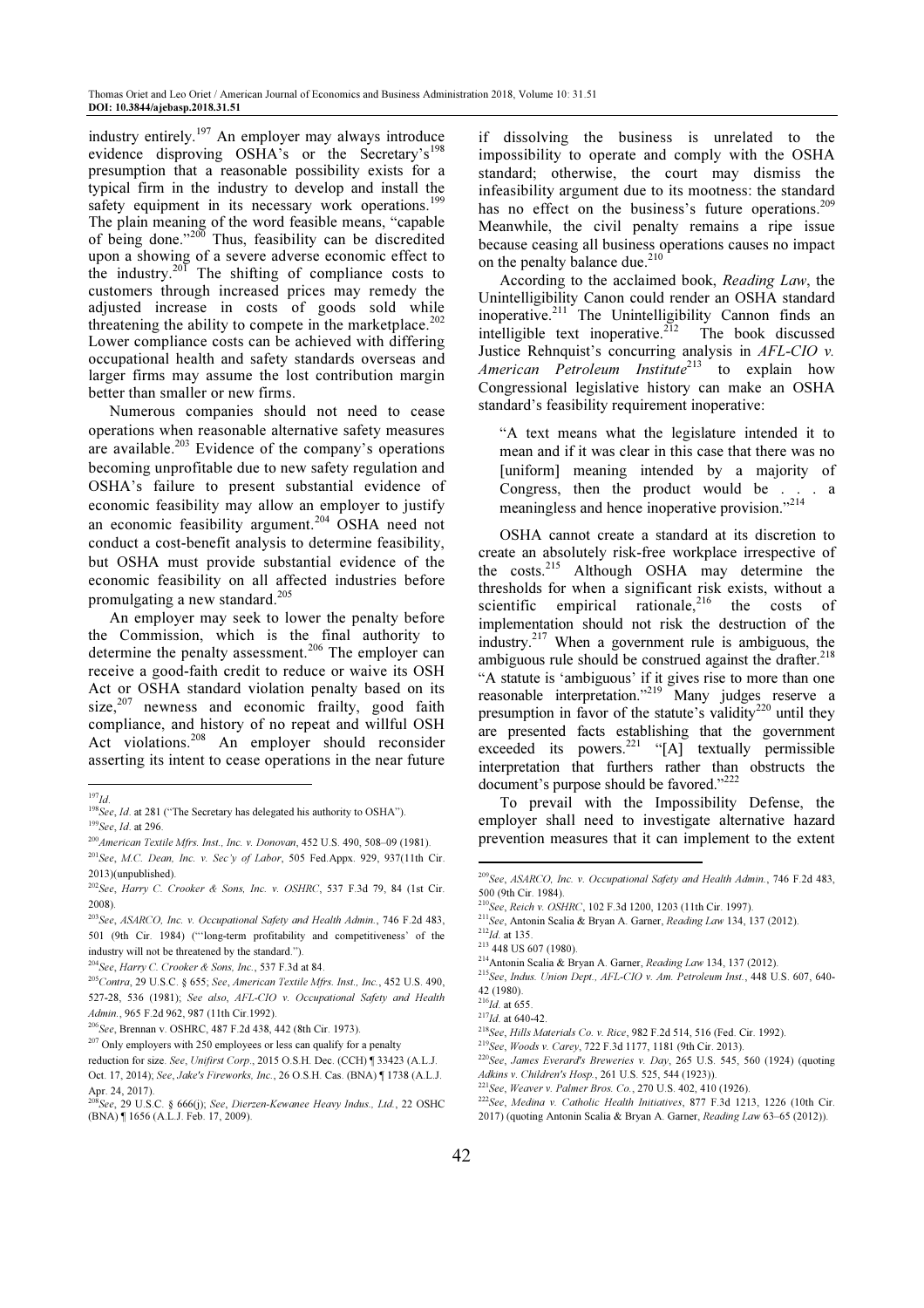feasible.<sup>223</sup> Thus, the employer uses its experience in performing its safety duties to find alternative means of practical protection for its employees.<sup>224</sup> An employer can seek a variance proceeding to have the Secretary preapprove the alternative safety measure before being issued a citation, either due to the alternative measure's failure to facilitate safety or OSHA's discovery of the violation at a later date.<sup>225</sup> Under no circumstances can an employer argue that its expertise and competency regarding necessary safety standards surpasse the Secretary's knowledge or the need to seek a variance.<sup>226</sup> For two circuit court cases, the courts held impossibility of compliance with OSHA is unsubstantiated when an employer merely argues that compliance would be expensive or difficult and inconvenient.<sup>227</sup> Regardless of the standard's feasibility, a court shall evaluate whether the employer has done everything in its control to protect its employees by some means of protection.<sup>228</sup> Courts recognize that literal compliance with a standard will not always be possible, and thus, the impossibility defense permits an employer to avoid liability for the direct noncompliance.<sup>229</sup>

# Unpreventable Employee Misconduct

Employers bear no duty to abate dangers caused by unforeseeable employee misconduct.<sup>230</sup> An employee's idiosyncratic misconduct or suicidal exposure to a recognized hazard is beyond the employer's ability to exercise of reasonable diligence.<sup>231</sup> Nevertheless, an employer bears the burden "to prove[:]

L

- (1) it established work rules or policies designed to prevent the violation;
- (2) it has adequately communicated these rules to its employees;
- (3) it has taken steps to discover violations of the work rules; and
- (4) it has effectively enforced these work rules when violations have been discovered."<sup>232</sup>

After the Secretary has proven every element of a 29 USC § 654 violation, the Secretary must also show the preventability of the employee's misconduct.<sup>233</sup> The Secretary satisfies this burden by arguing how foreseeable the violation was given the employer's subpar safety precautions, employee training, and supervision.<sup>234</sup> However, the actual occurrence of hazardous conduct by employees is not, by itself, sufficient evidence of a General Duty Clause violation, even when the hazardous<sup>235</sup> conduct caused the injury.<sup>236</sup> The Secretary must present demonstrably feasible safety measures that would have materially reduced the probability of the conduct from occurring.<sup>237</sup>

A work rule is an employer directive that requires employees to act mindfully of workplace safety.<sup>238</sup> The directive and its scope must be clearly communicated to employees, informing employees of their unambiguous mandatory obligation to act consistently with this directive.<sup>239</sup> The work rule should outline the scope of the rule and the hazards it was designed to thwart.<sup>240</sup> The work rule must detail the means used to eliminate and deter employees' exposure to the recognized hazard under an OSHA standard.<sup>241</sup> The enactment of a work rule automatically concedes the

l

<sup>235</sup> Recall, a hazard is a potentially dangerous condition or activity that is either actually known to a particular employer or generally known to the industry. See,

Donovan v. General Motors Corp., 764 F.2d 32, 37 (1st Cir. 1985).

<sup>238</sup>See, Crowther Roofing & Sheet Metal of Florida, 23 OSHC (BNA) [1361 (A.L.J. Oct. 15, 2010) (quoting J. K. Butler Builders, Inc., 5 OSHC (BNA) ¶ 1075 (O.S.H.R.C. Feb. 25, 1977)).  $^{239}$ Id.

<sup>223</sup>See, Brock v. Dun-Par Engineered Form Co., 843 F.2d 1135, 1139 (8th Cir. 1988); Salco Constr., Inc., 21 OSHC (BNA) ¶ 1662, fn. 3 (A.L.J. Apr. 24, 2006) (citing Beaver Plant Operations, 18 OSHC (BNA) ¶ 1972 (O.S.H.R.C. Sept. 30, 1999)).

To prove the affirmative defense of infeasibility, an employer must show that: "(1) the means of compliance prescribed by the applicable standard would have been infeasible under the circumstances in that either (a) its implementation would have been technologically or economically infeasible or (b) necessary work operations would have been technologically or economically infeasible after its implementation; and (2) either (a) an alternative method of protection was used or (b) there was no feasible alternative means of protection." Salco Constr., Inc., 21 OSHC (BNA) ¶ 1662, fn. 3 (A.L.J. Apr. 24, 2006).

<sup>224</sup>See, Brock v. Dun-Par Engineered Form Co., 843 F.2d 1135, 1139 (8th Cir. 1988).

<sup>225</sup>See, 29 U.S.C. § 655(d); See, 29 C.F.R. §§ 1905.10-1905.11.

<sup>226</sup>See, Loomis Cabinet Co. v. OSHRC, 20 F.3d 938, 943 (9th Cir. 1994).

<sup>227</sup>See, Long Beach Container Terminal, Inc. v. OSHRC, 811 F.2d 477, 479 (9th Cir. 1987).

<sup>228</sup>See, J.F. White Contr. Co., 22 OSHC (BNA) ¶ 1917 (A.L.J. Sept. 08, 2009).  $^{229}$ Id. (citing Rockwell Intl. Corp., 17 OSHC (BNA)  $\P$  1801 (O.S.H.R.C. Sept. 30, 1996)) (emphasis added).

<sup>&</sup>lt;sup>230</sup>See, Pennsylvania Power & Light Co. v. OHSRC, 737 F.2d 350, 354 (3rd Cir. 1984).

 $231$ Id.; See, 29 U.S.C. § 666(k).

<sup>&</sup>lt;sup>232</sup>Danis Shook Joint Venture XXV, 19 O.S.H. Cas. (BNA) ¶ 1497 (O.S.H.R.C. Aug. 2, 2001) (quoting Gem Indus., Inc., 17 O.S.H. Cas. (BNA) ¶ 1861 (O.S.H.R.C. Dec. 6, 1996)) (emphasis added). See, OSHA Field Op Man. Sec VI(B)(1)(b), Ch. 5 (D.O.L.).

<sup>233</sup>See, Capital Elec. Line Builders of Kansas, Inc. v. Marshall, 678 F.2d 128, 130 (10th Cir. 1982).

 $^{234}$ Id.

<sup>236</sup>See, Nat'l Realty & Const. Co., Inc. v. OSHRC, 489 F.2d 1257, 1267 (D.C. Cir. 1973).

 $^{237}$ Id.

<sup>240</sup>See, Crowther Roofing & Sheet Metal of Florida, 23 OSHC (BNA) ¶ 1361 (A.L.J. Oct. 15, 2010).

 $241Id$ ; See, 29 U.S.C. § 652(8) ("The term 'occupational safety and health standard' means a standard which requires conditions, or the adoption or use of one or more practices, means, methods, operations, or processes, reasonably necessary or appropriate to provide safe or healthful employment and places of employment.").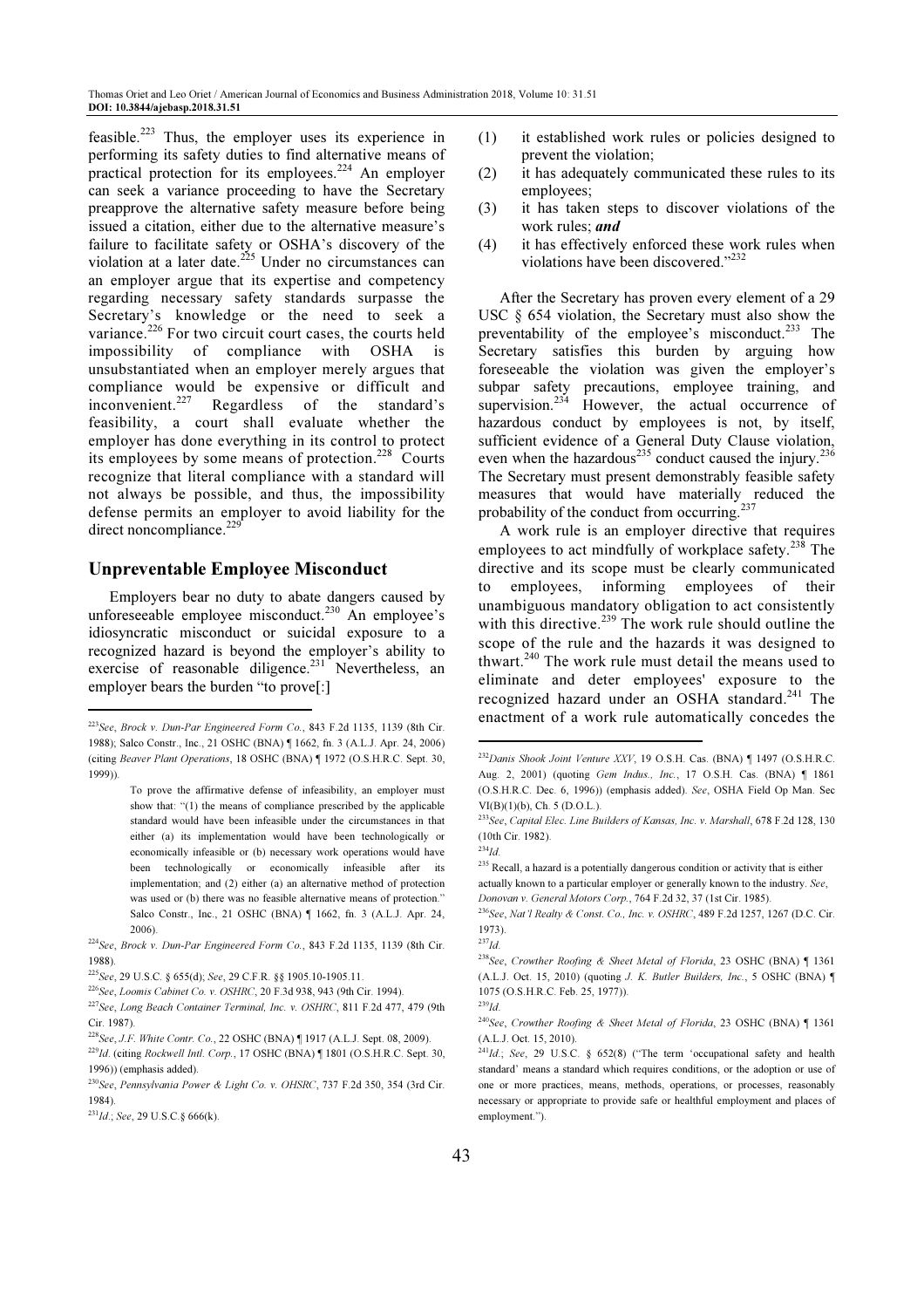employer's awareness of a hazard, for the Secretary to establish a prima facie case of actual knowledge against the employer.<sup>242</sup> Employer work rules can be drafted in a writing or a book and made readily available to employees on the worksite. $243$  In addition to repeated reminders and training, placing the written work rule in a convenient location diminishes the credibility of employees testifying that: (A) they lacked knowledge of the established policy to avoid the hazard;<sup>244</sup> (B) the employer failed to communicate the work rule effectively;  $245$  or (C) the employer's directive was discretionary or lacked specificity.<sup>246</sup> The courts prefer work rules that are tailored to the particular working conditions and safety needs. $247$ Although verbatim copies of OSHA regulations may reduce litigation costs about the interpretation and effectiveness of the work rule, the rule's failure to facilitate and communicate workplace safety is the ultimate question posed to the judge. $248$ 

#### Effective Communication

The skill and experience of the employee is irrelevant evidence to excuse the employer from complying with OSHA standards and enforcing work rules. $2\overline{49}$  An employee's ability "to should have known better" is an illegitimate defense. A mere written acknowledgment cannot attest that the employee has read and comprehended the safety standards; the Secretary places a duty on the employer to enforce the recall (e.g., placing signs near the hazard) and comprehension of the safety rules on employees. $250$  Moreover, active instructions and actual demonstrations conducted regularly are given preference over passive training.<sup>251</sup> A record of all on-the-job training, safety lectures and safety meetings, with summaries of the work rules taught, can evidence specific communication of a work rule for later litigation.<sup>252</sup>

l

### Effective Rule Enforcement

The employer must have a procedure that inspects for compliance of the work rules and a disciplinary procedure that punishes disobedience of the work rules.<sup>253</sup> The timeliness of discovering the violation and reasonable diligence for checking on violations determine the adequacy of a procedure's enforcement of a work rule.<sup>254</sup> As always, the daily internal inspections, the discovery of violations, and employee reprimanding can be documented in anticipation of future litigation.<sup>255</sup> The employer can draft a plan for when an accident emerges because documented evidence of an employer's post-accident and post-<br>citation activities are admissible before the citation activities are admissible before the<br>Commission.<sup>256</sup> Properly implemented plans and Properly implemented plans and procedures could help reduce the penalty or show the comprehensiveness and effectiveness of the work rule.<sup>257</sup>

#### Isolated Incident Defense

An employer may bolster its claim for Unpreventable Employee Misconduct by simultaneously claiming the Isolated Incident Defense. To prevail under the isolated incident defense, the employer must demonstrate that: (1) it took all feasible steps to prevent the accident; (2) the actions of its employees diverged from the effectively communicated and enforced work rule; and (3) the violation occurred without the knowledge or consent of the employer.<sup>258</sup> The communication and enforcement of employer's safety rules are also preliminary requirements for this defense.<sup>259</sup> The Secretary raises a detrimental rebuttal if it can show that a supervisor or higher title employee breached the work rule.<sup>260</sup> The supervisor's lack of knowledge evidences inadequate communication and education of

255 See, Comtran Group, Inc., 23 OSHC (BNA) ¶ 2143 (O.S.H.R.C. Sept. 26, 2013).

Apr. 6, 1998) ("A 25% reduction [to the penalty was] applied for good faith in recognition of [an employer's] effective health and safety program on site."). See, Compass Envtl., Inc., 23 O.S.H. Cas. (BNA) ¶ 1132 (O.S.H.R.C. June 10, 2010) (Good faith reduction in penalty due to "an extensive safety program including  $(1)$  a disciplinary program;  $(2)$  safety audits;  $(3)$  written safety quizzes;  $(4)$  daily tailgate safety meetings; and (5) training for all of its other employees who worked at the job site."). The Commission is the "final arbiter of penalties."

Brennan v. Occupational Safety & Health Review Comm'n, 487 F.2d 438, 442 (8th Cir. 1973).

L

<sup>242</sup>See, OSHA Field Op. Man. Sec III, Ch. 4(B)(6) (D.O.L.).

<sup>243</sup>See, generally, Consol. Edison Co. of New York, 8 O.S.H. Cas. (BNA) ¶ 1550 (A.L.J. Apr. 17, 1980).

<sup>&</sup>lt;sup>244</sup>But see, e.g., Upshur Rural Elec. Coop. Corp., 7 O.S.H. Cas. (BNA) [ 1573 (A.L.J. May 23, 1979) ("Complainant does not contend that either respondent's foreman or any of the other employees who failed to observe respondent's safety policy, were unaware of respondent's safety policies").

<sup>&</sup>lt;sup>245</sup>See, Wye Elec., Inc., 18 O.S.H. Cas. (BNA) ¶ 1445 (A.L.J. May 26, 1998).

<sup>246</sup>See, Pride Oil Well Serv., 15 O.S.H. Cas. (BNA) ¶ 1809 (O.S.H.R.C. Aug. 17, 1992).

 $247$ See, Pennsylvania Power & Light Co. v. OSHRC, 737 F.2d 350, 359 (3rd Cir. 1984).

 $^{248}Id.$ 

<sup>&</sup>lt;sup>249</sup>See, CMC Elec., Inc. v. Occupational Safety and Health Admin., 221 F.3d 861, 865-66 (6th Cir. 2000).

<sup>250</sup>See, Dukane Precast, Inc., 25 OSHC (BNA) ¶ 1041 (A.L.J. July 14, 2014).

<sup>251</sup>See, Corrpro Companies, Inc., 24 OSHC (BNA) ¶ 1231 (A.L.J. Apr. 30, 2012). <sup>252</sup> See, generally, Consol. Edison Co. of New York, 8 O.S.H. Cas. (BNA) ¶ 1550 (A.L.J. Apr. 17, 1980).

<sup>253</sup>See, Pipeline Distrib. Contractors, Inc., 16 OSHC (BNA) ¶ 1293 (A.L.J. May 10, 1993); But see, Modern Continental Const. Co., Inc. v. OSHRC, 305 F.3d 43, 52 (1st Cir. 2002) (No record of noncompliance and no suspensions for repeat offenders caused the employer to fail on their Unpreventable Employee Misconduct claim.).

<sup>&</sup>lt;sup>4</sup>See, A. Hansen Masonry, Inc., 19 O.S.H.C. 1041 (A.L.J. May 8, 2000); See, Pike Co. Inc., 18 OSHC (BNA) | 1858 (A.L.J. June 21, 1999); See, Stark Excavation, Inc., 22 OSHC (BNA) ¶ 1455 (A.L.J. Nov. 18, 2008).

<sup>&</sup>lt;sup>256</sup>See, Prospect Waterproofing Co., 18 OSHC (BNA) ¶ 1340 (A.L.J. Oct. 15, 1997).

<sup>&</sup>lt;sup>257</sup> See, Brandenburg Indus. Services Co., 18 O.S.H. Cas. (BNA) [1386 (A.L.J.

<sup>&</sup>lt;sup>358</sup>See, Moseman Constr. Co., 12 OSHC (BNA) ¶ 1435 (A.L.J. July 1, 1985) (citing Daniel International, 683 F.2d 381 (11th Cir.1982)).  $9Id$ 

<sup>260</sup>See, Archer-W. Contractors, Ltd., 15 OSHC (BNA) ¶ 1013 (O.S.H.R.C. Apr. 30, 1991).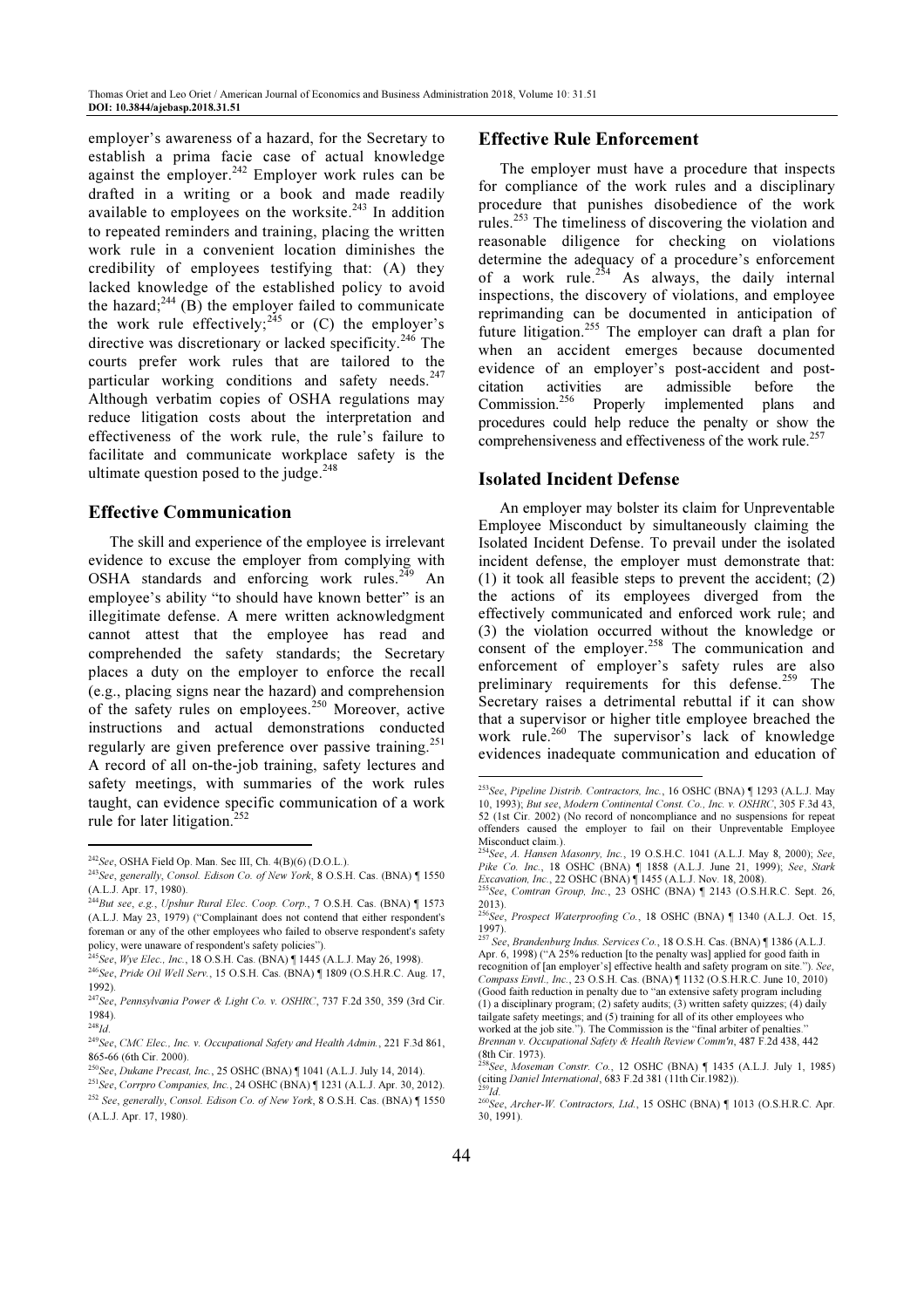the work rule to tranches below her, and a supervisor's willful breach and assumption of the danger trivializes the work rule procedure.<sup>261</sup> The employer may successfully argue an injury as being an isolated occurrence, but numerous supervisors ignoring internally constructed safety measures can make the work rule appear illusory to employees.<sup>262</sup> When multiple employees engage in dangerous activity discordant with the internal safety policy, the Secretary can easily argue how the work rule is only "on paper" and not practically enforced.<sup>263</sup> Therefore, numerous isolated violations could support the Secretary's contention that the employer failed to exercise reasonable diligence in enforcing the work rule and preventing an OSHA standard violation.

Courts use a frequency measurement to determine the effectiveness of a policy's enforcement: e.g., the number of the similar violations, the number of employees involved, and the number of discovered violations by supervisors.<sup>264</sup> The courts demand function over form. If an oral warning is sufficient to generate a nearly unblemished safety and health history, then the employer is effectively enforcing the work rule and the purpose of the General Duty Clause.<sup>265</sup> The Courts and the Secretary prefer to see an adaptation of the work rule, similar to how procedural adjustments are made in the law to correct administrative confusion or inefficiencies. Therefore, an employer's solemnness to its work rules is validated through a documented increase in the imposed penalty for each consecutive violation.<sup>266</sup> A progressive discipline system is further discernible when supervisors are disciplined for personally violating work rules and for having an employee under their supervision violate a work rule or suffer an accident.<sup>267</sup>

# Greater Hazard Defense

The General Hazard Defense offers employers the chance to disprove the success of OSHA standards at promoting a healthy and safe workplace.<sup>268</sup> A court will presume the OSHA standard is effective as to preserve its value as a rule for uniform application.<sup>269</sup> Employers must show that:

- (1) compliance with OSHA standards or guidance would result in a greater hazard to employees, which the standard was designed to prevent, than would noncompliance;
- (2) the employer took reasonable alternative protective measures, or there are no alternative means of employee protection; and
- (3) a variance was unavailable or applying for a variance would have been inappropriate.<sup>2</sup>

When the OSHA standard or the OSH Act fails to abate the specific hazard it was designed to mitigate, the employer becomes responsible, under the General Duty Clause, to find an alternative way to prevent the unresolved recognized hazard.<sup>271</sup> The employer must persuade the court, by a preponderance of the evidence, that all conceivable means of protecting the employee, the Secretary's prescribed safety standard, and any alternatives proposed by expert witnesses are unavailable.<sup>272</sup> An employer must show the paucity of all conceivable protection methods when applied to its workplace.<sup>273</sup> Seeking variance is appropriate, regardless of whether an employer fears exposing itself to a later citation or fears a low probability of acquiring variance.<sup>274</sup> The employer can apply for an interim order to prolong the possible issuance of a citation until a final decision is rendered on the variance application.<sup>275</sup> The Commission views a variance request shortly before trial as a bad faith attempt to meet the variance element of the Greater Hazard Defense.<sup>276</sup> The Secretary may outright deny the variance request once a citation has been issued regarding the matter. $277$  The purpose of requesting variance is to ensure the employer-prescribed alternative safety measure is as safe and healthful as the OSHA standard for addressing the specific hazard.<sup> $278$ </sup> Actual knowledge of the newly invented safety measure being inferior to the OSHA standard violates the General Duty Clause.<sup>279</sup> Knowledge of the OSHA standard is a prerequisite to deciding whether the standard is unusable for the employer's particularized workplace; therefore, the Secretary can find the employer possessed actual knowledge of the OSHA

L

l  $^{261}Id$ 

<sup>262</sup>See, Brock v. L.E. Myers Co., High Voltage Div., 818 F.2d 1270, 1277 (6th Cir. 1987).

<sup>263</sup>See, Westar Energy, 20 OSHC (BNA) ¶ 1736 (A.L.J. Feb. 17, 2004).

<sup>264</sup>See, Gem Indus., Inc., 17 OSHC (BNA) ¶ 1861 (O.S.H.R.C. 1996).

<sup>265</sup>See, Stark Excavating, Inc., 24 OSHC (BNA) ¶ 2218 (O.S.H.R.C. Nov. 3, 2014).

<sup>266</sup>See, also, S. K. Constr. Co., 16 OSHC (BNA) ¶ 1486 (A.L.J. Oct. 4, 1993). <sup>267</sup> See, Westar Energy, 20 O.S.H. Cas. (BNA) ¶ 1736 (A.L.J. Feb. 17, 2004), p 10-11; See, Diamond Installations, Inc., OSHRC Docket No. 02-2080 & 02-2081 (CMPAU Mar. 19, 2004), p 6.

<sup>&</sup>lt;sup>268</sup>See, Caterpillar Inc. v. Herman, 131 F.3d 666, 669 (7th Cir. 1997).  $269$ Id. at 668-69.

<sup>&</sup>lt;sup>270</sup> OSHA Field Op Man. Sec VI, Ch. 5, S B(3) (D.O.L.); *Dole v. Williams Enter.* Inc., 876 F.2d 186 , 188 (D.C. Cir. 1989) (quoting Lauhoff Grain Co., 13 OSHC (BNA) ¶ 1084 (O.S.H.R.C. Feb. 4, 1987)) (emphasis added).

 $^{271}$ See, Safeway, Inc. v. OSHRC, 382 F.3d 1189, 1194 (10th Cir. 2004).

 $272$ See, Dun-Par Engineered Form Co., 12 OSHC (BNA)  $\parallel$  2053 (O.S.H.R.C. Sept. 3, 1986).

 $273 \frac{1}{10}$ .

<sup>274</sup>See, Abf Freight System, Inc., Teamsters Loc. Union No. 988 Authorized Employee Rep., Docket No. 00-0737, (A.L.J. Dec. 26, 2000).

<sup>&</sup>lt;sup>275</sup>See, 29 C.F.R. § 1905.11(c); 29 U.S.C. § 655(b)(6)(A) (regarding interim orders for temporary variance).

<sup>276</sup>See, Berkman Bros., Inc., 1992 OSHD (CCH) ¶ 29643 (A.L.J. Apr. 24, 1992). <sup>277</sup>See, 29 C.F.R. § 1905.5.

<sup>278</sup>See, 29 U.S.C. § 655(d); See, AFL-CIO-CLC v. Marshall, 647 F.2d 1189, 1268, (D.C. Cir. 1980).

<sup>279</sup>See, Gen. Elec. Co. v. Sec'y. of Labor, 576 F.2d 558, 561 (3d Cir. 1978).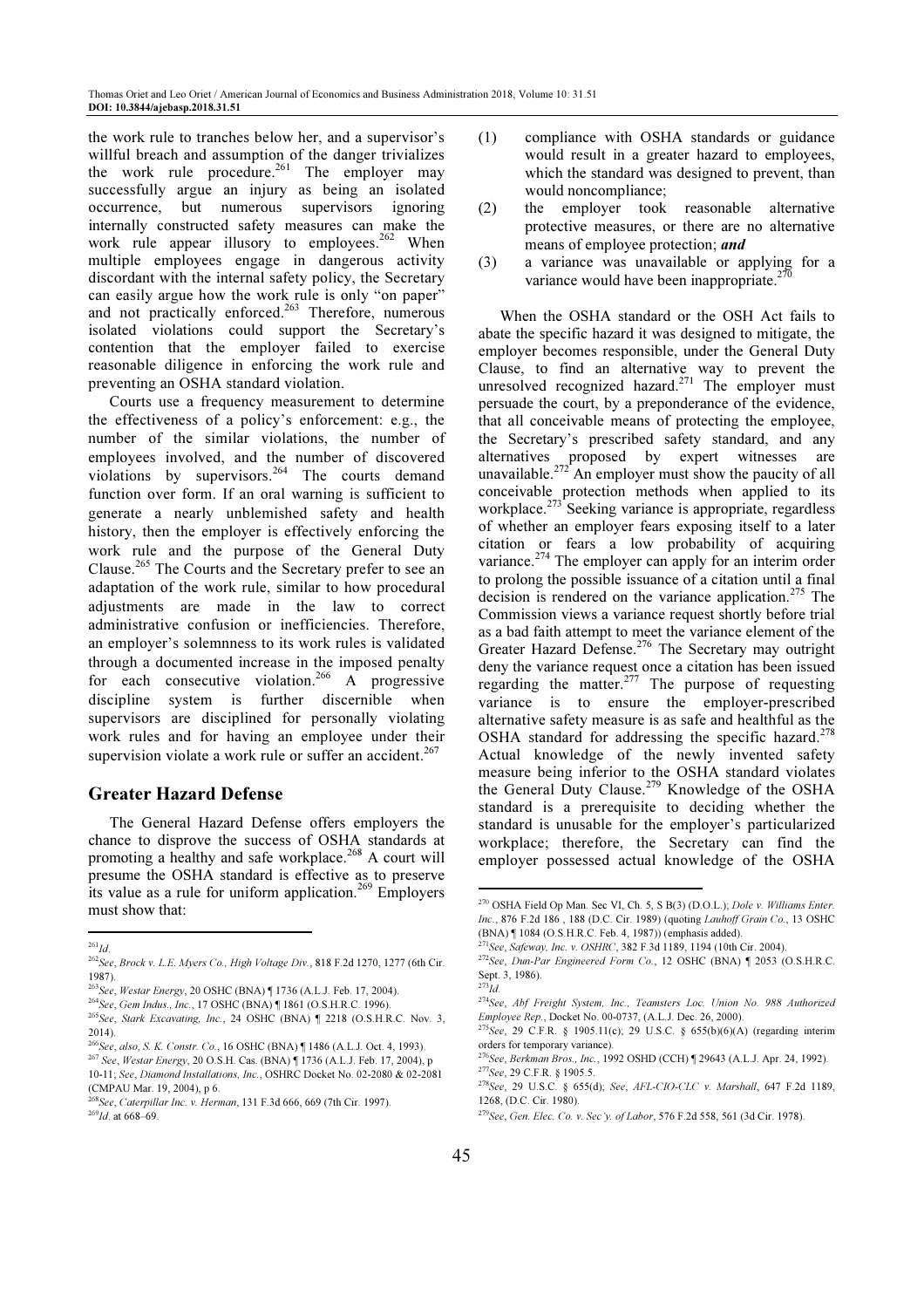standard and the violation of the standard when establishing its initial burden of an OSH Act violation.<sup>280</sup>

The employer may relinquish the Greater Hazard Defense and, instead, issue an application for a variance with the Secretary to formalize its independently created safety standard. The Secretary's pre-approval of the alternative protection measure is accomplished through an order for a variance of the OSHA standard under 29 USC § 655(d). The variance application can be permanent or temporary.<sup>281</sup> For temporary variance, an employer shall need to explain to the Secretary the conditions and method that shall provide an equivalent level of safety as the OSHA standard.<sup>282</sup> The Secretary shall request a hearing and be given an opportunity to witness the alternative safety measure in-action.<sup>283</sup> At the hearing, the Secretary evaluates whether more evidence exists supporting a finding that the employer's alternative processes would meet the same quality of healthfulness as the OSHA standard.<sup>284</sup>

To prevent a potential citation during a variance proceeding, the employer may apply for a temporary order to relieve the employer of compliance with the OSHA standard until the decision regarding the variance is rendered.<sup>285</sup> Nevertheless, employers assuming they hold a superior and more efficient work rule may be uninformed about the Secretary's tested methods for providing safety to employees. The courts want the inappropriate private-sector methods to be stopped if shown through a variance that the methodology is insufficient to meet an OSHA standard's quality of safety.<sup>286</sup> The employer remains in an inferior position because the employer voluntarily exposed himself to litigation and lost the Greater Hazard Defense.<sup>287</sup> A work policy that exceeds the OSHA standard could succeed in litigation and a variance proceeding; however, the employer needs to determine the marginal cost of safety to the probability of a violation. At some point, the costs for additional safety substantially exceed the expected returns of preventing an unintentional violation.

l

However, the employer must seek a variance if attainable to avoid the courts from rejecting the employer's affirmation of the Greater Hazard Defense.<sup>288</sup> An unjustifiable failure to seek a variance is fatal to raising the Greater Hazard Defense.<sup>289</sup> If an OSH Act or state statute bars the application to seek variance, then the employer may wait until the citation emerges.<sup>290</sup> For example, 29 U.S.C. § 655(b)(6) permits a variance from an OSHA standard, but a variance cannot be sought for a regulation.<sup>291</sup> The inability to obtain a variance proceeding can be documented and the statute or regulation barring variance can be monitored to ensure the inability to request variance remains the case before the violation unfortunately occurs.<sup>292</sup> Furthermore, the Greater Hazard Defense succeeded when the hazard exposed itself for a task that lasted a short period of time and was performed on rare occasions: e.g., a 40-minute maintenance task that was performed only once every 15 years.<sup>293</sup> The irregularity of the task made seeking variance inappropriate when no hazard existed prior to performing the task.<sup>294</sup> This sporadic occurrence is distinct from the Isolated Incident Defense or Unpreventable Employee Misconduct Defense because the latter two defenses require an effectuated work rule to exist and the violation to occur without knowledge or consent.

## Conclusion

This paper provides only a brief survey of the vast realm of the General Duty Clause defenses and the OSH Act. Supervisors and managers should seek legal counsel if they decide to appeal or litigate an OSH Act violation or apply for a variance. An employer knowledgeable of its rights can optimize its use of legal counsel because the employer can actively engage in discussing its situation. With a fundamental legal understanding, managers can also expand their critical-thinking when they can spot issues in their decisions that may lead to legal consequences.

<sup>&</sup>lt;sup>280</sup> See, Sun Outdoor Advert., Inc., 5 OSHC (BNA) [1159 (O.S.H.R.C. Mar. 21, 1977) (Respondent knew of the presence of the violation in raising the Greater Hazard Defense). See, also, Modern Contl./Obayashi v. OSHRC, 196 F.3d 274, 279 (1st Cir. 1999).

 $281$ See, 29 U.S.C. §§ 655(b)(6), 655(d).

<sup>282</sup>See, 29 U.S.C.§§ 655(b)(6)(B), 655(d).

<sup>283</sup>See, 29 C.F.R. § 1905.11(b).

<sup>&</sup>lt;sup>284</sup>See, 29 U.S.C.§ 655(d) (measured using "a preponderance of the evidence" standard); See, Adams Steel Erection, Inc., 12 OSHC (BNA) [ 1603 (A.L.J. Nov. 25, 1985) ("the Act carries with it a 'catch-22'or self-defeating result in that it requires a party seeking a variance to establish that it is not entitled to it. That is because, once it has been shown that compliance with the standard is more hazardous than non-compliance, the alternative method proposed to be used for a variance only has to be "as safe" as the standard—which was already determined to result in a greater hazard.").

<sup>285</sup> See, 29 C.F.R. § 1905.11(c).

<sup>286</sup>See, Gen. Elec. Co. v. Sec'y. of Labor, 576 F.2d 558, 561 (3d Cir. 1978). <sup>287</sup>See, also, Barlament Erection Crane Rentals, 24 OSHC (BNA) ¶ 1777 (A.L.J. June 13, 2013).

<sup>288</sup>See, Caterpillar, Inc. v. Herman, 131 F.3d 666, 669 (7th Cir. 1997). See, J. E. Dunn Constr. Co., 21 O.S.H. Cas. (BNA) ¶ 1339 (A.L.J. Aug. 1, 2005) ("An employer cannot evade the variance requirement by stating that it knows it could not get one anyway.")

<sup>&</sup>lt;sup>289</sup>Id. See, Barlament Erection Crane Rentals, 24 O.S.H. Cas. (BNA) [ 1777 (A.L.J. June 13, 2013). See, Gen. Elec. Co. v. Sec'y of Labor, 576 F.2d 558, 561 (3d Cir. 1978) (An employer cannot merely assert that its "working conditions are safer than those prescribed in the standards.").

 $290$ See, Caterpillar, Inc. v. Herman, 131 F.3d at 669; See, Glendon Energy Co. v. Borough of Glendon, 836 F.Supp. 1109, 1116 (E.D.Pa. 1993).

<sup>&</sup>lt;sup>291</sup> See, Caterpillar Inc. v. Herman, 131 F.3d at 669. <sup>292</sup>See, e.g., Id.

<sup>293</sup>See, Bethlehem Steel Corp., 10 OSHC (BNA) ¶ 1607 (O.S.H.R.C. Apr. 30, 1982).

 $^{294}$ Id.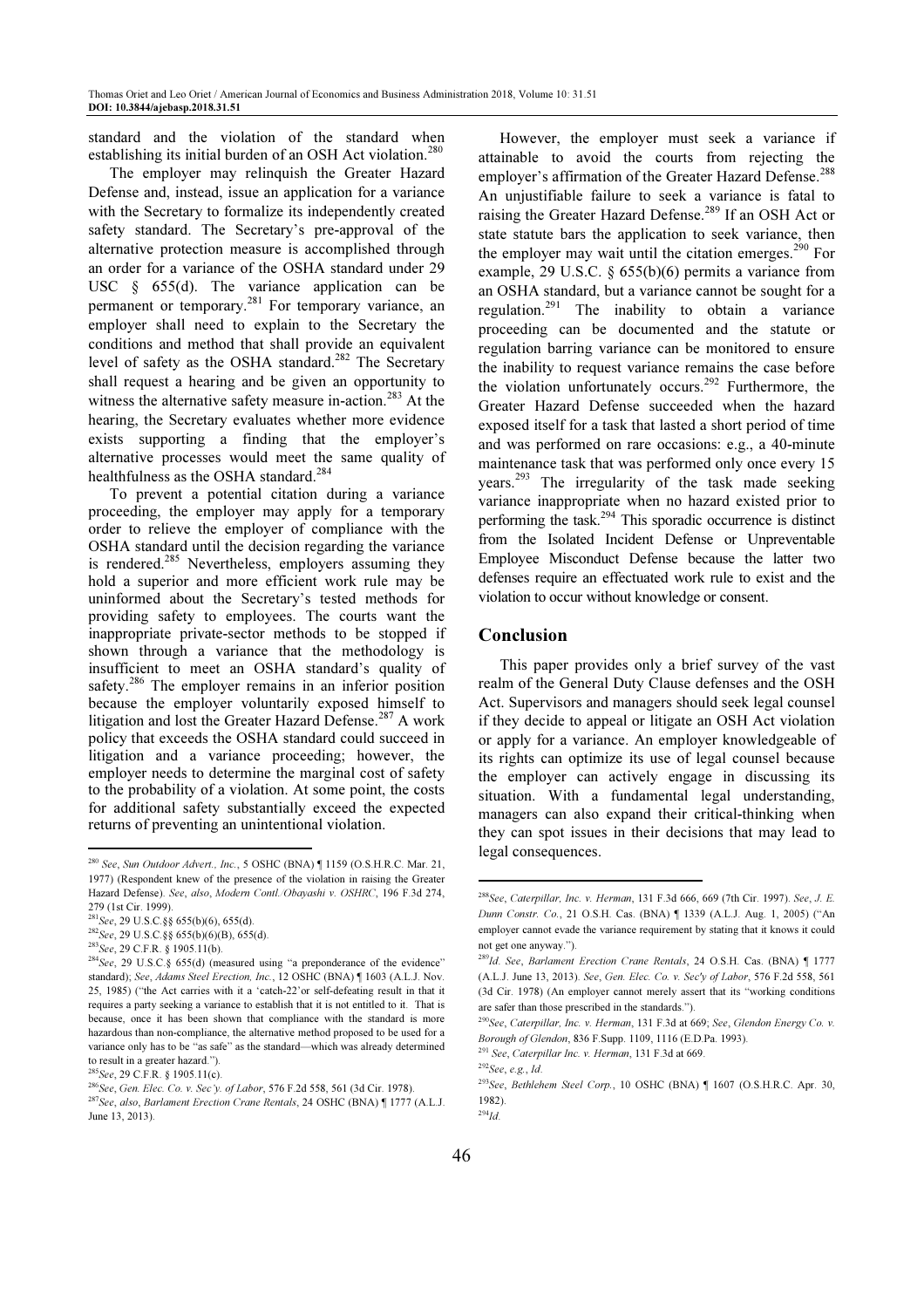#### Funding Information

This research did not receive any specific grant from funding agencies in the public, commercial, or not-forprofit sectors.

#### Author Contributions

Thomas Oriet: The legal research and principles.

Dr Leo Oriet: OSHA Health and Safety industrial practice.

#### Ethics

This paper is for informational purposes only and is not intended as an offer or solicitation for the sale of any legal product or service. It is not designed or intended to provide legal or other professional advice since such advice always requires consideration of an individual's circumstances. The validity of the law, cases, and legal principles mentioned in this paper may change after the publication date of this paper. If professional advice is needed, the services of a professional advisor should promptly be sought.

The pedagogical objective of this paper was to introduce the law and observe historically accepted and novel positions held in prior cases. Under the U.S. Constitution, U.S. citizens and companies have a due process right to pursue a meaningful opportunity to be heard through an appeal of the government's decision. The enforcement of these rights does not equate to an absolution of guilt or moral reprehensibility, which are circumstantial and idiosyncratic. Such moral questions exceed the scope of this paper.

## References

5 U.S.C. § 556(d). 18 U.S.C. § 3282(a). 26 U.S.C. § 652. 26 U.S.C. § 654. 28 U.S.C. § 1295. 28 U.S.C. § 1391(b)(2). 29 C.F.R. § 1903.4. 29 C.F.R. § 1903.6. 29 C.F.R. § 1903.7. 29 C.F.R. § 1903.8. 29 C.F.R. § 1903.17. 29 C.F.R. § 1903.20. 29 C.F.R. § 1926.28(A). 29 C.F.R. § 1905.10. 29 C.F.R. § 1905.11. 29 U.S.C. § 651(b). 29 U.S.C. § 652(8). 29 U.S.C. § 653(4).

- 29 U.S.C. § 654.
- 29 U.S.C. § 655.
- 29 U.S.C. § 657.
- 29 U.S.C. § 658. 29 U.S.C. § 659.
- 29 U.S.C. § 660.
- 29 U.S.C. § 666.
- 29 U.S.C. § 667.
- 59 A.L.R. Fed. 320, § 19.
- Abf Freight System, Inc., Teamsters Loc. Union No. 988 Authorized Employee Rep., Docket No. 00-0737, (A.L.J. Dec. 26, 2000).
- Ace Sheeting & Repair Co. v. OSHRC, 555 F.2d 439 (5th Cir. 1977).
- Ackermann Enterprises, Inc., 10 OSHC (BNA) ¶ 1709 (O.S.H.R.C. May 25, 1982).
- Ackermann Enterprises, Inc., OSHRC Docket No. 80- 4971, p 2 (A.L.J. Aug. 7, 1981).
- Adams Steel Erection, Inc., 12 OSHC (BNA) ¶ 1603 (A.L.J. Nov. 25, 1985).
- Adkins v. Children's Hosp., 261 U.S. 525 (1923).
- Advanta USA, Inc. v. Chao, 350 F.3d 726 (8th Cir. 2003).
- AFL-CIO-CLC v. Marshall, 647 F.2d 1189 (D.C. Cir. 1980).
- Allis-Chalmers Corp. v. OSHRC, 542 F.2d 27 (7th Cir. 1976).
- Am. Airlines, Inc., 9 OSHC (BNA) ¶ 1415 (A.L.J. Jan. 8, 1979).
- American Petroleum Inst. v. Occupational Safety and Health Admin., 581 F.2d 493 (5th Cir. 1978).
- American Textile Mfrs. Inst., Inc. v. Donovan, 452 U.S. 490 (1981).
- American Textile Mfrs. Inst., Inc., 452 U.S. 490 (1981).
- Anthony Crane Rental, Inc. v. Reich, 70 F.3d 1298 (D.C. Cir. 1995).
- Antonin Scalia & Bryan A. Garner, Reading Law (2012).
- Archer-W. Contractors, Ltd., 15 OSHC (BNA) ¶ 1013 (O.S.H.R.C. Apr. 30, 1991).
- Archibeque v. Homrich, 543 P.2d 820 (N.M. 1975).
- ASARCO, Inc. v. Occupational Safety and Health Admin., 746 F.2d 483 (9th Cir. 1984).
- Atlantic & Gulf Stevedores, Inc. v. OSHRC, 534 F.2d 541 (3d Cir. 1976).
- Babcock & Wilcox Co. v. OSHRC, 622 F.2d 1160 (3rd Cir. 1980).
- Balsa U.S.A., Inc. v. Austin, 60 F. Supp. 2d 723 (W.D. Mich. 1999).
- Bancker Const. Corp. v. Reich, 31 F.3d 32 (2nd Cir. 1994).
- Barlament Erection Crane Rentals, 24 OSHC (BNA) ¶ 1777 (A.L.J. June 13, 2013).
- Baroid Div. of NL Industries, Inc. v. OSHRC, 660 F.2d 439 (10th Cir. 1981).
- Beaver Plant Operations, 18 OSHC (BNA) ¶ 1972 (O.S.H.R.C. Sept. 30, 1999).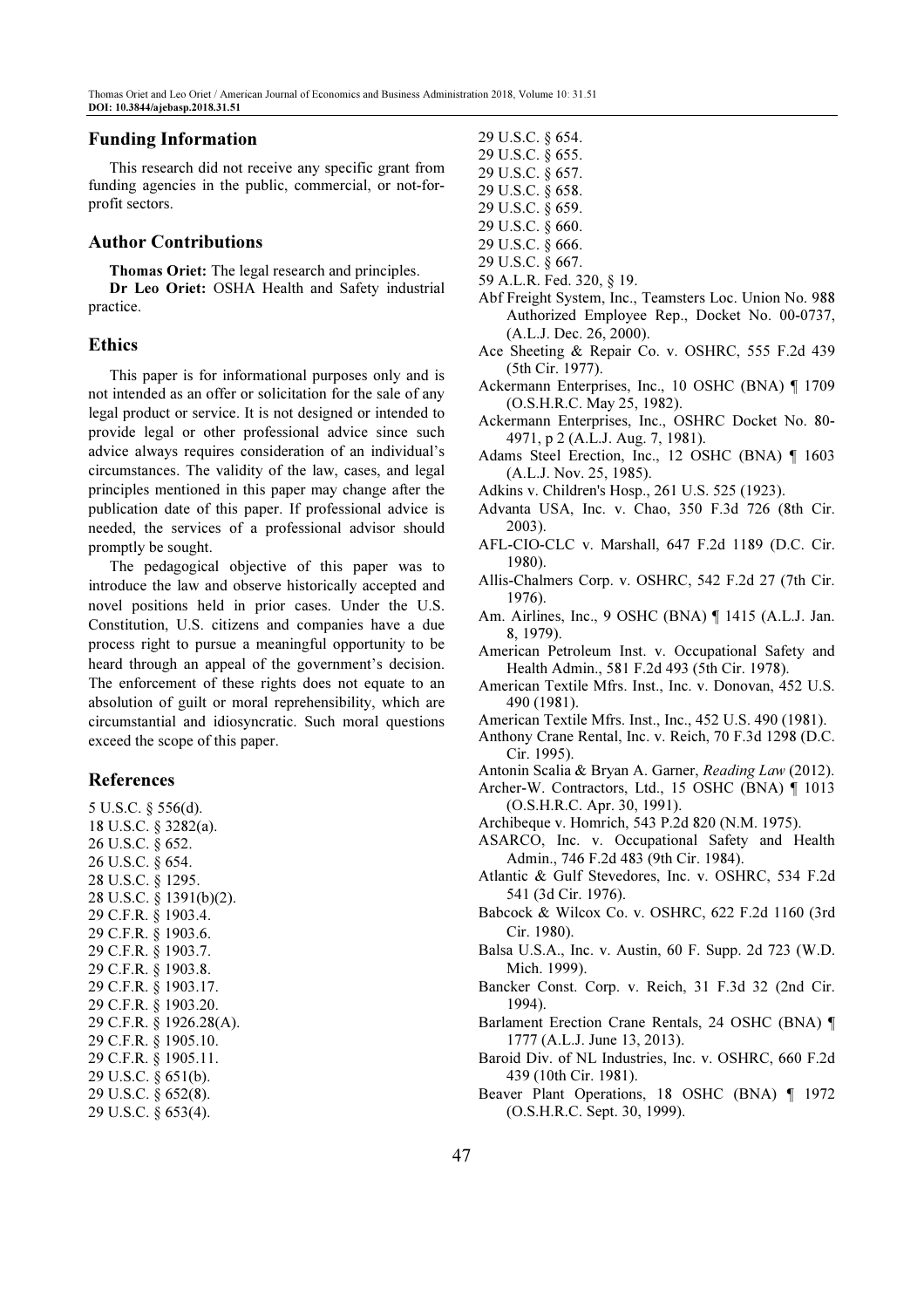- Bedal v. Hallack& Howard Lumber Co., 226 F.2d 526 (9th Cir. 1955).
- Berkman Bros., Inc., 1992 OSHD (CCH) ¶ 29643 (A.L.J. Apr. 24, 1992).
- Bethlehem Steel Corp., 10 OSHC (BNA) ¶ 1607 (O.S.H.R.C. Apr. 30, 1982).
- Boggs v. Boggs, 520 U.S. 833 (1997).
- Boise Cascade Corp., Composite Can Div. v. Sec'y of Labor and OSHRC, 694 F.2d 584 (9th Cir. 1982).
- Bowles v. Reade, 198 F.3d 752 (9th Cir. 1999).
- Bragunier Masonry Contractors, Inc. v. Maryland Com'r of Labor and Indus., 684 A.2d 6 (Md. Spec. App. 1996).
- Brandenburg Indus. Services Co., 18 O.S.H. Cas. (BNA) ¶ 1386 (A.L.J. Apr. 6, 1998).
- Brandenburg Indus. Services Co., 18 O.S.H. Cas. (BNA) ¶ 1386 (A.L.J. Apr. 6, 1998).
- Brennan v. Buckeye Indus., Inc., 374 F. Supp. 1350 (S.D. Ga. 1974).
- Brennan v. Chicago Bridge & Iron Co., 514 F.2d 1082 (7th Cir. 1975).
- Brennan v. OSHRC, 487 F.2d 438 (8th Cir. 1973).
- Brennan v. OSHRC, 501 F.2d 1196 (7th Cir. 1974).
- Brock v. Dun-Par Engineered Form Co., 843 F.2d 1135 (8th Cir. 1988).
- Brock v. L.E. Myers Co., High Voltage Div., 818 F.2d 1270 (6th Cir. 1987).
- Buckeye Indus., Inc. v. Sec'y of Labor, OSHRC, 587 F.2d 231 (5th Cir. 1979).
- Burkart Randall Div. of Textron v. Marshall, 625 F.2d 1313 (7th Cir. 1980).
- Cain v. Bovis Lend Lease, Inc., 817 F. Supp. 2d 1251 (D. Or. 2011).
- Camara v. Mun. Ct. of City and County of San Francisco, 387 U.S. 523 (1967).
- Cape & Vineyard Div. of the New Bedford Gas and Edison Light Co. v. OSHRC, 512 F.2d 1148 (1st Cir.1975).
- Capital Elec. Line Builders of Kansas, Inc. v. Marshall, 678 F.2d 128 (10th Cir. 1982).
- Carlisle Equip. Co. v. U.S. Sec'y of Labor and Occupational Safety, 24 F.3d 790 (6th Cir. 1994).
- Caterpillar Inc. v. Herman, 131 F.3d 666 (7th Cir. 1997).
- Champlin Petroleum Co. v. OSHRC, 593 F.2d 637 (5th Cir. 1979).
- Charpentier v. Godsil, 937 F.2d 859 (3rd Cir. 1991).
- CMC Elec., Inc. v. Occupational Safety and Health Admin., 221 F.3d 861 (6th Cir. 2000).
- Cody-Zeigler, Inc., 19 OSHC (BNA) 1410 (O.S.H.R.C. May 09, 2001).
- Colonnade Catering Corp. v. U.S., 397 U.S. 72 (1970).
- Color Pigments Mfrs. Ass'n v. Occupational Safety & Health Admin., 16 F.3d 1157 (11th Cir. 1994).
- Compass Envtl., Inc., 23 O.S.H. Cas. (BNA) ¶ 1132 (O.S.H.R.C. June 10, 2010).
- ComTran Group, Inc. v. U.S. Dept. of Labor, 722 F.3d 1304 (11th Cir. 2013).
- ComTran Group, Inc., 23 OSHC (BNA) ¶ 2143 (O.S.H.R.C. Sept. 26, 2013).
- Consol. Edison Co. of New York, 8 O.S.H. Cas. (BNA) ¶ 1550 (A.L.J. Apr. 17, 1980).
- Consol.-Andy, Inc. v. Donovan, 642 F.2d 778 (5th Cir. 1981).
- Contour Erection & Siding Sys., Inc., 18 OSHC (BNA) ¶ 1423 (A.L.J. Aug. 1, 1997).
- Corrpro Companies, Inc., 24 OSHC (BNA) ¶ 1231 (A.L.J. Apr. 30, 2012).
- Crane v. Conoco, Inc., 41 F.3d 547 (9th Cir. 1994).
- Crowther Roofing & Sheet Metal of Florida, 23 OSHC (BNA) ¶ 1361 (A.L.J. Oct. 15, 2010).
- D.A. Collins Const. Co., Inc. v. Sec'y of Labor, 117 F.3d 691 (2nd Cir. 1997).
- Danco Const. Co. v. OSHRC, 586 F.2d 1243 (8th Cir. 1978).
- Daniel International v. OSHRC, 683 F.2d 381 (11th Cir.1982)).
- Diamond Installations, Inc., OSHRC Docket No. 02- 2080 & 02-2081 (CMPAU Mar. 19, 2004).
- Dierzen-Kewanee Heavy Indus., Ltd., 22 OSHC (BNA) ¶ 1656 (A.L.J. Feb. 17, 2009).
- Divesco Roofing and Insulation Co., 4 OSAHRC 339 (OSHRC 1973).
- Dole v. Williams Enter. Inc., 876 F.2d 186 (D.C. Cir. 1989).
- Donovan v. A.A. Beiro Const. Co., Inc., 746 F.2d 894 (D.C. Cir. 1984).
- Donovan v. Adams Steel Erection, Inc., 766 F.2d 804 (3d Cir. 1985).
- Donovan v. Fall River Foundry Co., 712 F.2d 1103 (7th Cir. 1983).
- Donovan v. Federal Clearing Die Casting Co., 655 F.2d 793 (7th Cir. 1981).
- Donovan v. General Motors Corp., 764 F.2d 32 (1st Cir. 1985).
- Downrite Engr. Corp., 21 OSHC (BNA) ¶ 1536 (ALJ Feb. 6, 2006).
- Dukane Precast, Inc., 25 OSHC (BNA) ¶ 1041 (A.L.J. July 14, 2014).
- Dun-Par Engineered Form Co., 12 OSHC (BNA) ¶ 2053 (O.S.H.R.C. Sept. 3, 1986).
- Dunlop v. Hertzler Enterprises, Inc., 418 F. Supp. 627 (D.N.M. 1976).
- E & R Erectors, Inc. v. Sec'y of Labor, 107 F.3d 157 (3rd Cir. 1997).
- E & R Erectors, Inc. v. Sec'y of Labor, 107 F.3d 157 (3rd Cir. 1997).
- Electric Smith, Inc. v. Sec'y of Labor, 666 F.2d 1267 (9th Cir. 1982).
- Ellis v. Chase Commc'ns, Inc., 63 F.3d 473 (6th Cir. 1995).
- Empire-Detroit Steel Div., Detroit Steel Corp. v. OSHRC, 579 F.2d 378 (6th Cir. 1978).
- Evans v. Eaton Corp. Long Term Disability Plan, 514 F.3d 315, 322 (4th Cir. 2008).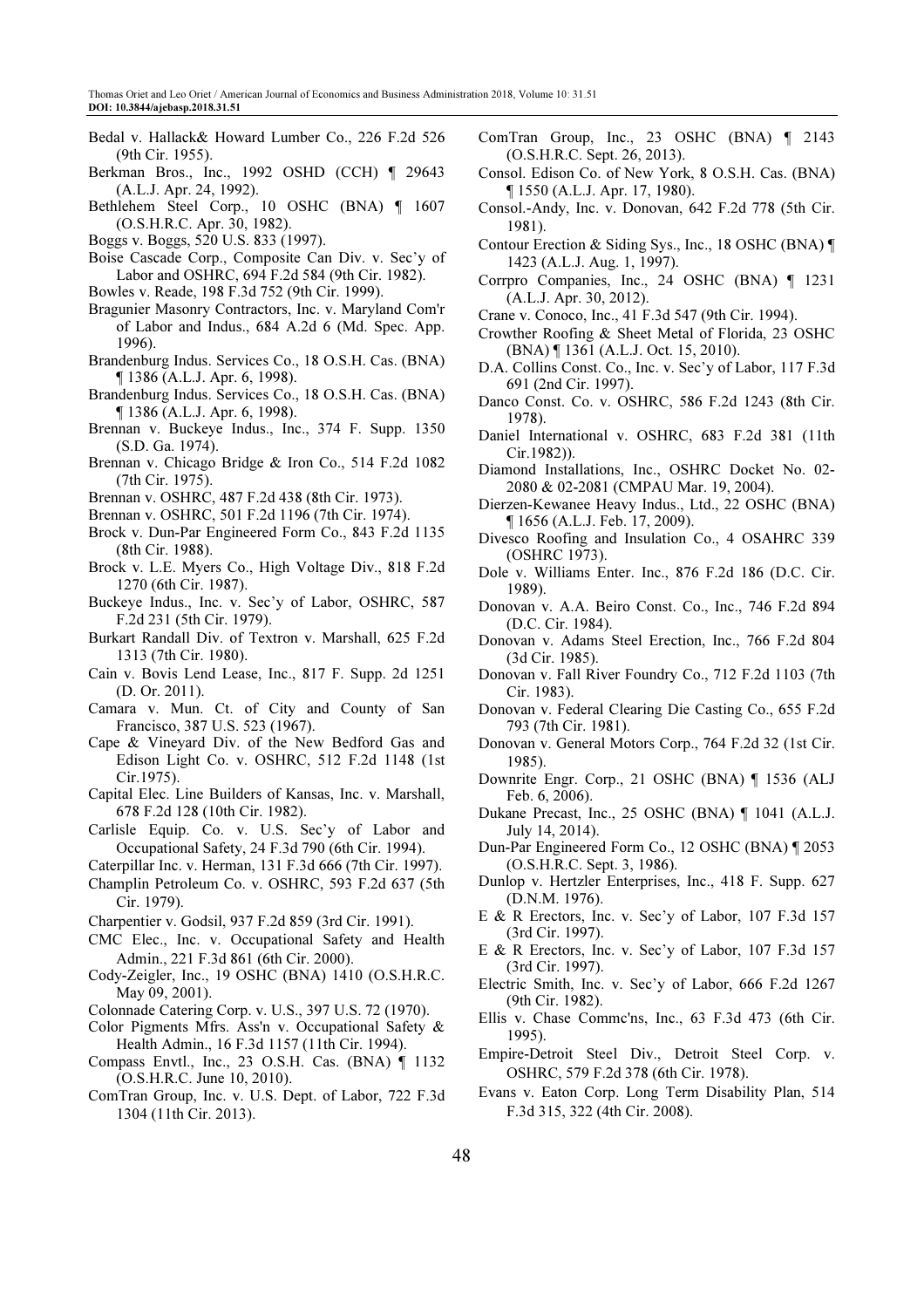- F.D.I.C. v. Schuchmann, 235 F.3d 1217 (10th Cir. 2000).
- Fabi Constr. Co. v. Sec'y of Labor, 508 F.3d 1077 (D.C. Cir. 2007).
- Fair v. Mills, 230 F. Supp. 3d 1305 (M.D. Fla. 2017).
- Fed. R. Civ. P. 15(b).
- Fed. R. Civ. P. 8(c).
- Fed. R. Civ. P., 16(b).
- Figgs v. Bellevue Holding Co., 652 A.2d 1084 (Del. Super. 1994).
- Florida v. Jimeno, 500 U.S. 248 (1991).
- Foman v. Davis, 371 U.S. 178 (1962).
- Frank Lill & Son, Inc. v. Sec'y of Labor, 362 F.3d 840 (D.C. Cir. 2004).
- Gade v. National Solid Wastes Management Ass'n, 505 U.S. 88 (1992).
- Gem Indus., Inc., 17 OSHC (BNA) ¶ 1861 (O.S.H.R.C. 1996).
- Gen. Elec. Co. v. Joiner, 522 U.S. 136 (1997).
- Gen. Elec. Co. v. OSHRC, 540 F.2d 67 (2d Cir. 1976).
- Gen. Elec. Co. v. Sec'y. of Labor, 576 F.2d 558 (3d Cir. 1978).
- General Dynamics Corp. v. OSHRC, 599 F.2d 453 (1st Cir. 1979).
- Glendon Energy Co. v. Borough of Glendon, 836 F. Supp. 1109 (E.D. Pa. 1993).
- Greyhound Lines-West v. Marshall, 575 F.2d 759 (9th Cir. 1978).
- Griggs v. Pace American Group, Inc., 170 F.3d 877 (9th Cir. 1999).
- Grossman, 4 OSHC 1175, 1189 (BNA) (1976) OSAHRC LEXIS 528.
- Hansen Masonry, Inc., 19 OSHC 1041 (A.L.J. May 8, 2000).
- Harry C. Crooker & Sons, Inc. v. OSHRC, 537 F.3d 79 (1st Cir. 2008).
- Hills Materials Co. v. Rice, 982 F.2d 514 (Fed. Cir. 1992).
- IBP, Inc. v. Herman, 144 F.3d 861 (D.C. Cir. 1998).
- Indus. Union Dept., AFL-CIO v. Am. Petroleum Inst., 448 U.S. 607 (1980).
- Intl. Union, United Auto., Aerospace and Agr. Implement Workers of Am. v. Gen. Dynamics Land Sys. Div., 815 F.2d 1570 (D.C. Cir. 1987).
- IV. Federal Agency Recordkeeping and Reporting Requirements., OSHA Field Op Man. Sec IV, Ch. 13 (D.O.L.).
- J. A. Jones Construction Co., 15 O.S.H. Cas. (BNA) ¶ 2201 (No. 87-2059, 1993).
- J. E. Dunn Constr. Co., 21 O.S.H. Cas. (BNA) ¶ 1339 (A.L.J. Aug. 1, 2005).
- J. F. White Contr. Co., 22 OSHC (BNA) ¶ 1917 (A.L.J. Sept. 08, 2009).
- J. K. Butler Builders, Inc., 5 OSHC (BNA) ¶ 1075 (O.S.H.R.C. Feb. 25, 1977).
- Jake's Fireworks, Inc., 26 O.S.H. Cas. (BNA) ¶ 1738 (A.L.J. Apr. 24, 2017).
- James Everard's Breweries v. Day, 265 U.S. 545 (1924).
- Jensen Constr. Co., 7 OSHC (BNA) ¶ 1477 (O.S.H.R.C. June 29, 1979).
- Jones Oregon Stevedoring Co., Respondent I.L.W.U., Local 21, Authorized Employee Representative, 12 O.S.H. Cas. (BNA) ¶ 1778 (A.L.J. Feb. 4, 1986).
- Keco Industries, Inc., 7 OSHC (BNA) ¶ 2048 (A.L.J. Dec. 27, 1978).
- Keco Industries, Inc., 7 OSHC (BNA) ¶ 2048 (O.S.H.R.C. Dec. 19, 1979).
- L. P. Kent Corp., 7 OSHC (BNA) ¶ 1030 (A.L.J. Nov. 13, 1978).
- Lakeland Enters. of Rhinelander, Inc. v. Chao, 402 F.3d 739 (7th Cir. 2005).
- Lauhoff Grain Co., 13 OSHC (BNA) 1 1084 (O.S.H.R.C. Feb. 4, 1987).
- Linn v. U.S., 979 F. Supp. 521 (E.D. Ky. 1997).
- Long Beach Container Terminal, Inc. v. OSHRC, 811 F.2d 477 (9th Cir. 1987).
- Loomis Cabinet Co. v. OSHRC, 20 F.3d 938 (9th Cir. 1994).
- M.C. Dean, Inc. v. Sec'y of Labor, 505 Fed. Appx. 929 (11th Cir. 2013) (unpublished).
- Macias v. Cleaver, 1:13-CV-01819-BAM (E.D. Cal. Apr. 8, 2016).
- Manson Constr. Co., 26 O.S.H. Cas. (BNA) ¶ 1568 (O.S.H.R.C. Apr. 27, 2017).
- Marshall v. Barlow's, Inc., 436 U.S. 307 (1978).
- Marshall v. Horn Seed Co., 647 F.2d 96 (10th Cir. 1981).
- Marshall v. N. Am. Car Co., 626 F.2d 320 (3d Cir. 1980).
- Marshall v. Weyerhaeuser Co., 456 F. Supp. 474 (D.N.J. 1978).
- Martin v. Int'l Matex Tank Terminals-Bayonne, 928 F.2d 614 (3d Cir. 1991).
- Matter of Trinity Industries, Inc., 876 F.2d 1485 (11th Cir. 1989).
- Medina v. Catholic Health Initiatives, 877 F.3d 1213 (10th Cir. 2017).
- Melerine v. Avondale Shipyards, Inc., 659 F.2d 706 (5th Cir. 1981).
- Modern Continental Const. Co., Inc. v. OSHRC, 305 F.3d 43 (1st Cir. 2002).
- Modern Contl./Obayashi v. OSHRC, 196 F.3d 274 (1st Cir. 1999).
- Mohawk Excavating, Inc. v. OSHRC, 549 F.2d 859 (2nd Cir. 1977).
- Moseman Constr. Co., 12 OSHC (BNA) ¶ 1435 (A.L.J. July 1, 1985).
- Mounsey v. Ellard, 297 N.E.2d 43 (Mass. 1973).
- Mountain States Tel. and Tel. Co. v. OSHRC, 623 F.2d 155 (10th Cir.1980).
- N & N Contractors, Inc. v. OSHRC, 255 F.3d 122 (4th Cir. 2001).
- Nat'l Eng'g & Contracting Co. v. Occupational Safety & Health Admin., 928 F.2d 762 (6th Cir. 1991).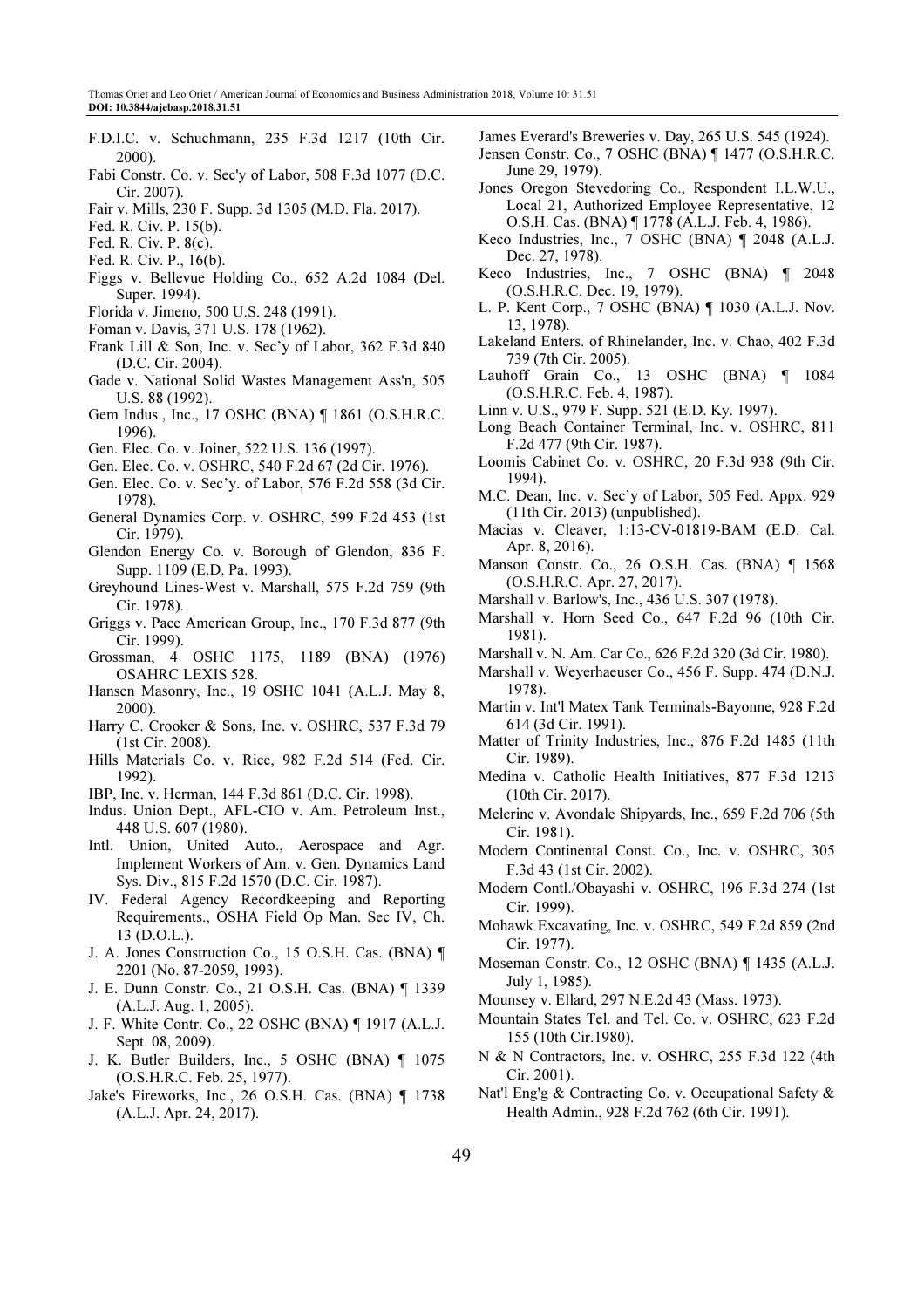- Nat'l Mar. Safety Ass'n v. Occupational Safety & Health Admin., 649 F.3d 743 (D.C. Cir. 2011).
- Nat'l. Grain and Feed Ass'n v. Occupational Safety and Health Admin., 866 F.2d 717 (5th Cir. 1988).
- Nat'l. Realty & Const. Co., Inc. v. OSHRC, 489 F.2d 1257 (D.C. Cir. 1973).
- Nelson v. Freeland, 349 N.C. 615 (1998).
- North America's Building Trades Unions v. Occupational Safety & Health Admin., 878 F.3d 271 (D.C. Cir. 2017).
- O'Dell v. Hercules, Inc., 904 F.2d 1194 (8th Cir. 1990).
- O'Neil v. Windshire Copeland Assoc., L.P., 197 F. Supp. 2d 507 (E.D. Va. 2002).
- Occupational Safety and Health Admin., Employer Rights and Responsibilities Following a Federal OSHA Inspection, OSHA 3000-11R, 11 (2016), https://www.osha.gov/Publications/osha3000.pdf.
- Ocean Elec. Corp. v. Sec'y of Labor, 594 F.2d 396 (4th Cir. 1979).
- Oliver v. U.S., 466 U.S. 170 (1984).
- OSHA Field Op Man. Sec VI (D.O.L.).
- OSHA Field Op. Man. Sec III, Ch. 4(B)(6) (D.O.L.).
- Overaa Const. v. California Occupational Safety and Health Appeals Bd., 54 Cal. Rptr. 3d 154 (Cal. App. 3d Dist. 2007).
- P. Gioioso& Sons, Inc. v. OSHRC, 675 F.3d 66 (1st Cir. 2012).
- Pennsylvania Power & Light Co. v. OHSRC, 737 F.2d 350 (3rd Cir. 1984).
- People of California v. Kinder Morgan Energy Partners, L.P., 569 F. Supp. 2d 1073 (S.D. Cal. 2008).
- Pike Co. Inc., 18 OSHC (BNA) ¶ 1858 (A.L.J. June 21, 1999).
- Pipeline Distrib. Contractors, Inc., 16 OSHC (BNA) ¶ 1293 (A.L.J. May 10, 1993).
- Pride Oil Well Serv., 15 O.S.H. Cas. (BNA) ¶ 1809 (O.S.H.R.C. Aug. 17, 1992).
- Prima Facie Case, Black's Law Dictionary (10th ed. 2014).
- Prospect Waterproofing Co., 18 OSHC (BNA) ¶ 1340 (A.L.J. Oct. 15, 1997).
- Pullman Power Products, Inc. v. Marshall, 655 F.2d 41 (4th Cir. 1981).
- Quinlan v. Sec'y, U.S. Dept. of Labor, 812 F.3d 832 (11th Cir. 2016).
- REA Exp., Inc. v. Brennan, 495 F.2d 822 (1974).
- Reich v. OSHRC, 102 F.3d 1200 (11th Cir. 1997).
- Richmond Block, Inc., 6 OSHRC 180 (O.S.H.R.C. 1974).
- Ries v. Nat'l R.R. Passenger Corp., 960 F.2d 1156 (3rd Cir. 1992).
- Rockwell Intl. Corp., 17 OSHC (BNA) ¶ 1801 (O.S.H.R.C. Sept. 30, 1996).
- S. K. Constr. Co., 16 OSHC (BNA) ¶ 1486 (A.L.J. Oct. 4, 1993).
- S.A. Healy Co. v. OSHRC, 138 F.3d 686 (7th Cir. 1998).
- S.E. Contractors, Inc., 8 OSHRC 285 (O.S.H.R.C. 1974) (overruled by S.E. Contractors, Inc v. Dunlop, 512 F.2d 675 (5th Cir. 1975)).
- Safeway, Inc. v. OSHRC, 382 F.3d 1189 (10th Cir. 2004).
- Salco Constr., Inc., 21 OSHC (BNA) ¶ 1662 (A.L.J. Apr. 24, 2006).
- Sarasota Concrete Co., 9 OSHC (BNA) ¶ 1608 (Apr. 27, 1981).
- SeaWorld of Fla., LLC v. Perez, 748 F.3d 1202 (D.C. Cir. 2014).
- See v. City of Seattle, 387 U.S. 541 (1967).
- Simplex Time Recorder Co. v. Secretary of Labor, 766 F.2d 575 (D.C. Cir. 1985).
- Smith v. Arbaugh's Restaurant, Inc., 469 F.2d 97 (D.C. Cir. 1972).
- Solis v. Summit Contractors, Inc., 558 F.3d 815 (8th Cir. 2009).
- Southeast Contractors, Inc. v. Dunlop, 512 F.2d 675 (5th Cir.1975).
- St. Joe Minerals Corp. v. OSHRC, 647 F.2d 840 (8th Cir. 1981).
- Stark Excavating, Inc., 24 OSHC (BNA) ¶ 2218 (O.S.H.R.C. Nov. 3, 2014).
- Stark Excavation, Inc., 22 OSHC (BNA) ¶ 1455 (A.L.J. Nov. 18, 2008).
- Steel Inst. of New York v. City of New York, 832 F. Supp. 2d 310 (S.D.N.Y.,2011).
- Sun Outdoor Advert., Inc., 5 OSHC (BNA) ¶ 1159 (O.S.H.R.C. Mar. 21, 1977).
- Talley v. Danek Med., Inc., 179 F.3d 154 (4th Cir. 1999).
- Taylor Bldg. Associates, 5 OSHC (BNA) ¶ 1083 (O.S.H.R.C. Mar. 3, 1977).
- Texas Indep. Ginners Ass'n v. Marshall, 630 F.2d 398 (5th Cir. 1980).
- Thomas G. Gallagher, Inc. v. OSHRC, 877 F.3d 1 (1st Cir. 2017).
- Tri-State Roofing & Sheet Metal, Inc. v. OSHRC, 685 F.2d 878 (4th Cir. 1982).
- Tri-State Steel Constr. Inc., 15 OSHC (BNA) ¶ 1903 (O.S.H.R.C. Sept. 30, 1992).
- U.S. Const. Amend. IV.
- U.S. Dept. of Labor, Multi-Employer Citation Policy OSHA Instructions CPL 02-00-124, (Dec. 10, 1999), https://www.osha.gov/pls/oshaweb/owadisp.show\_d

ocument?p\_table=DIRECTIVES&p\_id=2024.

- U.S. Steel Corp. v. OSHRC, 537 F.2d 780 (3rd Cir. 1976).
- U.S. v. Biswell, 406 U.S. 311 (1972).
- U.S. v. Doig, 950 F.2d 411 (7th Cir. 1991).
- U.S. v. Holloway, 290 F.3d 1331 (11th Cir. 2002).
- U.S. v. Oliver, 686 F.2d 356 (6th Cir. 1982).